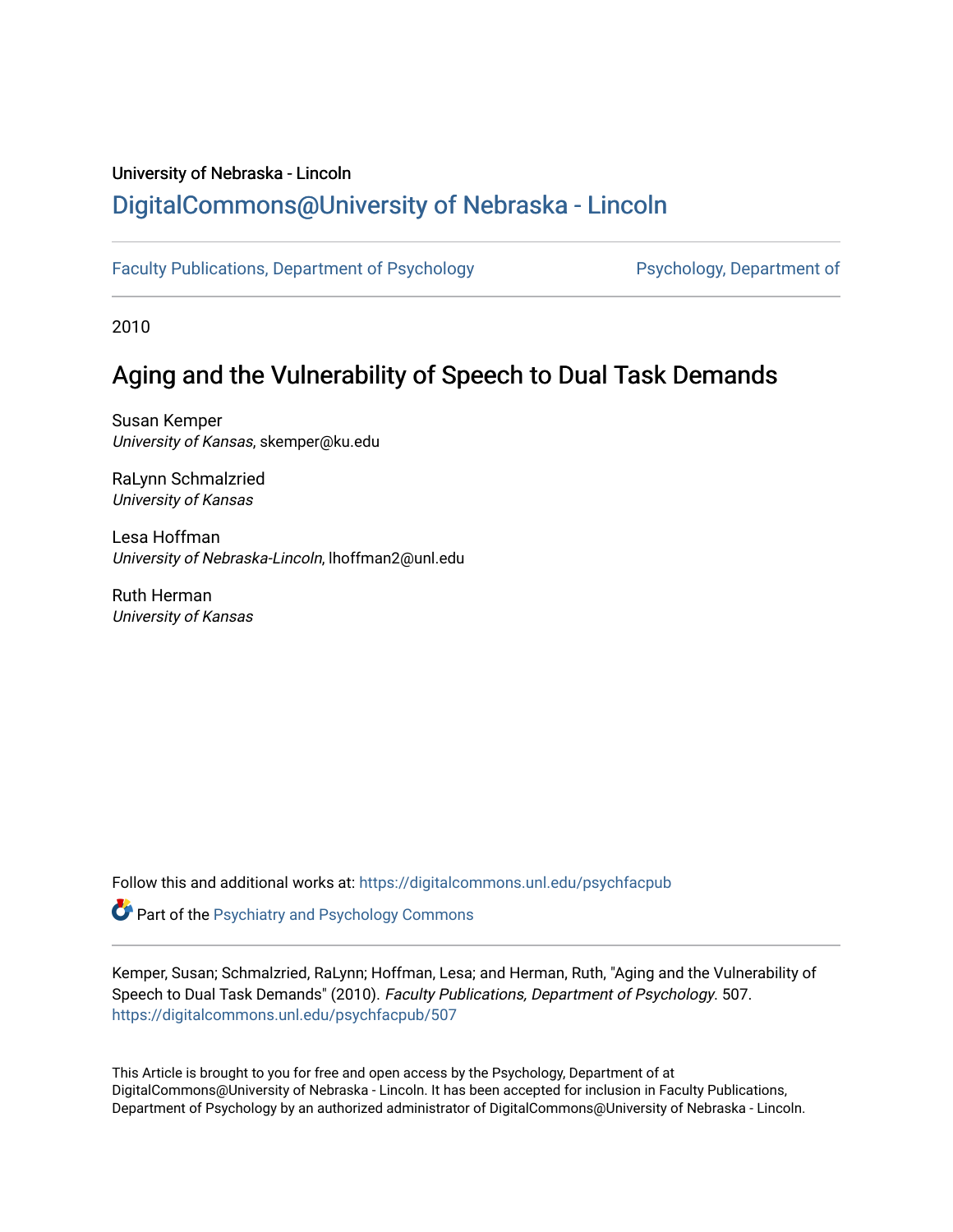Published in *Psychology and Aging* 25:4 (2010), pp. 949-962; doi: 10.1037/a0020000 Copyright © 2010 American Psychological Association. Used by permission. "This article may not exactly replicate the final version published in the APA journal. It is not the copy of record." http://www.apa.org/journals/

Submitted October 8, 2009; revised April 2, 2010; accepted April 12, 2010.

# Aging and the Vulnerability of Speech to Dual Task Demands

Susan Kemper, Department of Psychology and Gerontology Center, University of Kansas

RaLynn Schmalzried, Department of Psychology, University of Kansas

Lesa Hoffman, Department of Psychology, University of Nebraska-Lincoln

Ruth Herman, Gerontology Center, University of Kansas

*Corresponding author —* Susan Kemper, Gerontology Center, 3090 DHDC, 1000 Sunnyside Avenue, University of Kansas, Lawrence, KS 66045; email skemper@ku.edu.

### **Abstract**

Tracking a digital pursuit rotor task was used to measure dual task costs of language production by young and older adults. Tracking performance by both groups was affected by dual task demands: time on target declined and tracking error increased as dual task demands increased from the baseline condition to a moderately demanding dual task condition to a more demanding dual task condition. When dual task demands were moderate, older adults' speech rate declined but their fluency, grammatical complexity, and content were unaffected. When the dual task was more demanding, older adults' speech, like young adults' speech, became highly fragmented, ungrammatical, and incoherent. Vocabulary, working memory, processing speed, and inhibition affected vulnerability to dual task costs: vocabulary provided some protection for sentence length and grammaticality, working memory conferred some protection for grammatical complexity, and processing speed provided some protection for speech rate, propositional density, coherence, and lexical diversity. Further, vocabulary and working memory capacity provided more protection for older adults than for young adults although the protective effect of processing speed was somewhat reduced for older adults as compared to the young adults.

**Keywords:** aging, speech, language production, dual task demands, individual differences

In everyday life, we commonly perform multiple tasks at once, dividing attention among competing activities and situations. Dual-tasking or multi-tasking is pervasive; we eat while driving, prepare meals while watching television, and listen to the radio while reading the newspaper and eating breakfast. Theoretically, researchers have sought to determine whether dual task costs reflect the operation of a central bottleneck in response selection (Pashler, 1994) or strategic differences in task coordination (Meyer & Kieras, 1997a, 1997b). This debate has focused on questions of practice and automaticity, given that practice should reduce dual task costs by permitting parallel processing in the Meyer and Kieras framework. Recent investigations (see meta-reviews by Riby, Perfect, & Stollery, 2004, and Verhaeghen, Steitz, Sliwinski, & Cerella, 2003) suggest that older adults experience greater dual task costs than young adults, especially with tasks that involve controlled processing or executive functions such as task switching, timesharing, and updating. Gőthe, Oberauer, and Kliegl (2007) suggest that there are persistent differences in how young and older adults combine even two well-practiced tasks. Gőthe et al. have suggested that older adults adopt a "conservative" approach to managing dual task demands by trading reduced

speed for improved accuracy, whereas young adults employ a "risky" approach by emphasizing speed over accuracy.

Talking is one of the most well-practiced tasks for both young and older adults and is often combined with other activities, particularly gross motor activities: we converse while watching television, carry on a conversation while walking, or talk with our passengers while driving a car. Becic et al. (2010) have shown that both story retelling and driving performance are affected when individuals attempt to retell a story told to them while they were navigating through an urban environment in a driving simulator. And in a prior study, Kemper, Schmalzried, Herman, Leedahl, and Mohankumar (2008) demonstrated that simultaneously performing even a simple visual-motor task can be costly to the speech of young and older adults. Kemper et al. combined pursuit rotor tracking (McNemar & Biel, 1939) with concurrent talking to assess age differences in dual task costs. The costs of concurrent talking for pursuit tracking were similar for young and older adults: tracking performance, as measured by average time on target and average distance from the target, declined when the participants were talking while tracking as compared to baseline condition. However, tracking had different costs for language

This research was supported in part by grants from the NIH to the University of Kansas through the Mental Retardation and Developmental Disabilities Research Center, grant number P30 HD-002528, and the Center for Biobehavioral Neurosciences in Communication Disorders (BNCD), grant number P30 DC-005803 as well as by grant R01 AG-025906 from the National Institute on Aging to Susan Kemper. Its contents are solely the responsibility of the author and do not necessarily represent the official views of the NIH. We thank Shalyn Oberle, Deepthi Mohankumar, and Whitney McKedy for their assistance with data collection and analysis and Doug Kieweg of the BNCD for developing the digital pursuit rotor.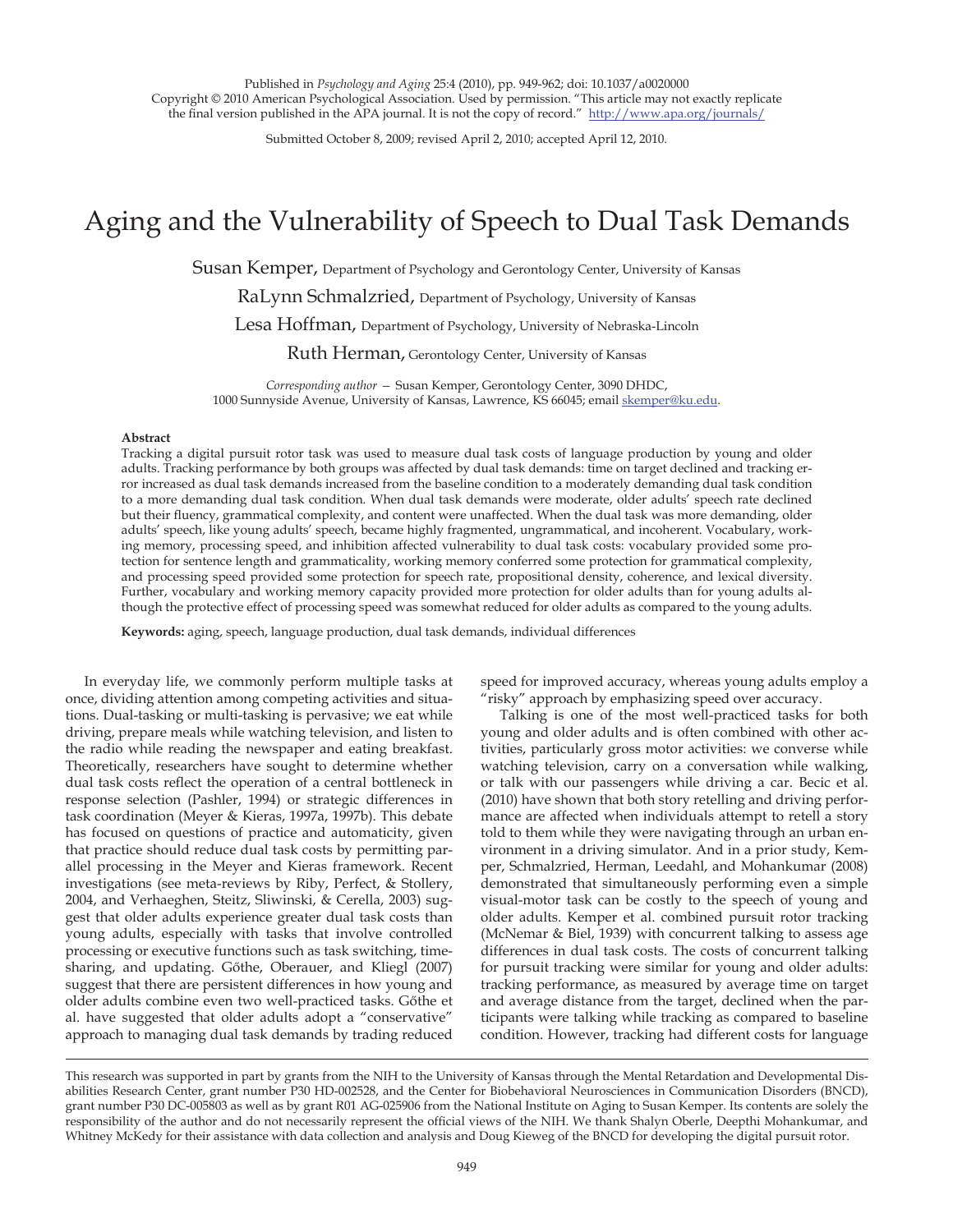production in the two groups. Although both groups spoke more slowly in the dual task condition than in the baseline condition, young adults experienced greater dual task costs to speech than did older adults, consistent with prior research (Kemper, Herman, & Lian, 2003, Kemper, Herman, & Nartowicz, 2005). In particular, concurrent tracking impaired young adults' verbal fluency and grammatical complexity, such that young adults used shorter, simpler sentences under dual task conditions than they did in the baseline condition. Surprisingly, older adults were less vulnerable to dual task demands than young adults, in that concurrent tracking slowed older adults' speech but did not otherwise affect their fluency, grammatical complexity, or linguistic content, as compared to the baseline condition.

Young adults generally use a complex speech style that differs from that used by older adults in several ways (Kemper, Kynette, Rash, Sprott, & O'Brien, 1989): Young adults speak more rapidly and tend to use more lexical fillers such as "like" and "you know" than do older adults. Young adults also tend to use a more limited vocabulary than older adults, partially as a result of their frequent repetition of lexical fillers; young adults are also able to vary their speech, adopting a form of speech sometimes termed "elderspeak" when addressing older adults or adults assumed to have cognitive impairments (Kemper, Ferrell, Harden, Finter-Urczyk, & Billington, 1998a; Kemper, Finter-Urczyk, Ferrell, Harden, Billington, 1998b). This "elderspeak" style is slower and uses shorter, simpler sentences and is marked by a high degree of repetition and redundancy.

In contrast, older adults use a restricted speech style, one that is marked by a slower rate of speech and the use of short, grammatically simple sentences with few lexical fillers but a diverse vocabulary. Older adults tend to maintain this same speech style when confronted with different conversational partners, even ones assumed to be cognitively impaired (Kemper et al., 1998a). When participants are provided with the basic elements (nouns and verbs) from which to construct a sentence, those produced by older adults are slower, simpler, and shorter than those produced by young adults (Kemper, Herman, & Lian, 2003b; Kemper, Herman, & Liu, 2004). For example, Kemper et al. (2003b) gave young and older adults two, three, or four words and asked them to produce a sentence. Older adults' responses were similar to those of younger adults when given two or three words. When given four words, the older adults made more errors and their responses were shorter, grammatically simpler, and propositionally less informative than the young adults' responses. Older adults' restricted speech style thus appears to be an accommodation to age-related declines in working memory and processing speed (Kemper & Sumner, 2001). Processing limitations, arising from reduced working memory, and/or slowed processing speed, impose a "functional ceiling" that limits the fluency, complexity, and informativeness of older adults' speech.

Young adults' rapid, complex speech leaves them vulnerable to dual task demands (Kemper et al., 2008). When they are challenged to speak while engaged in a secondary task, they not only slow down but reduce their grammatical complexity. In contrast, older adults' restricted speech type appears to reduce their vulnerability to dual task demands. Slowing down enables them to maintain this restricted speech style while engaged in a concurrent activity without a further loss of grammatical complexity. However, there may be limits to older adults' ability to maintain their restricted speech style. When dual task demands exceed some threshold, simply slowing down may not be enough to preserve older adults' ability to plan and produce fluent, well-formed, informative speech. As a result, speech planning and production may break down, resulting in fragmented, ungrammatical, incoherent speech. Further, older adults who are experiencing problems with working memory, processing speed, or other cognitive abilities may be especially vulnerable to dual task demands.

Many aspects of language processing have been linked to individual differences in cognitive abilities such vocabulary knowledge (Lewellen, Goldinger, Pisoni, & Greene, 1993; Mac-Donald & Christiansen, 2002; Martin, Ewert, & Schwanenflugel, 1994), working memory (Acheson & MacDonald, 2009; Caplan & Waters, 1999; Daneman & Carpenter, 1980; Just & Carpenter, 1992; Kemper, Crow, & Kemtes, 2004; Swets, Desmet, Hambrick, & Ferreira, 2007), processing speed (Stine, 1990; Stine, Wingfield, & Poon, 1986; Stine-Morrow, Loveless, & Soderberg, 1996; Wingfield, Tun, & Rosen, 1995), and inhibitory control (Connelly, Hasher, & Zacks, 1991; Hasher & Zacks, 1988; Tun, O'Kane, & Wingfield, 2002; Zacks & Hasher, 1997). Although vocabulary knowledge increases over the lifespan (Verhaeghen, 2003), most models of cognitive aging assume that working memory, processing speed, and inhibitory control decline (Park et al., 2002), contributing to language processing problems of older adults.

While the role of working memory during language processing has received the most attention, some research has attempted to differentiate the effects of working memory from those of processing speed and inhibition. For example, Kwong See and Ryan (1996) examined how individual differences working memory capacity, processing speed, and efficiency of inhibitory processes, estimated by backward digit span, color naming speed, and Stroop interference, respectively, affected text processing by young and older adults. Their analysis suggested that older adults' text processing difficulties can be attributed to slower processing and less efficient inhibition, rather than to working memory limitations. Similarly, Van der Linden, et al. (1999) sought to distinguish the effects of working memory limitations from those due to reductions of processing speed or a breakdown of inhibitory processes by examining performance on a wide range of language tasks using structural equation modeling. Young and older adults were tested on their ability to understand texts and recall sentences and words. They were also given a large battery of tests designed to measure processing speed, working memory capacity, and the ability to inhibit distracting thoughts. The analysis indicated that these three general factors (speed, working memory, inhibition) did account for age-differences in performance on the language processing tasks. Further, their analysis indicated that "age-related differences in language, memory and comprehension were explained by a reduction of the capacity of working memory, which was itself influenced by reduction of speed, [and] increasing sensitivity to interference…" (p. 48).

Individual differences in working memory, processing speed, and other cognitive abilities may contribute not only to age group differences in language processing but also to age group differences in responding to dual task demands. Faster individuals may be able to more rapidly execute individual tasks as well as switch more rapidly between tasks; individuals with greater working memory capacity may not only have a greater capacity for maintaining information in a short-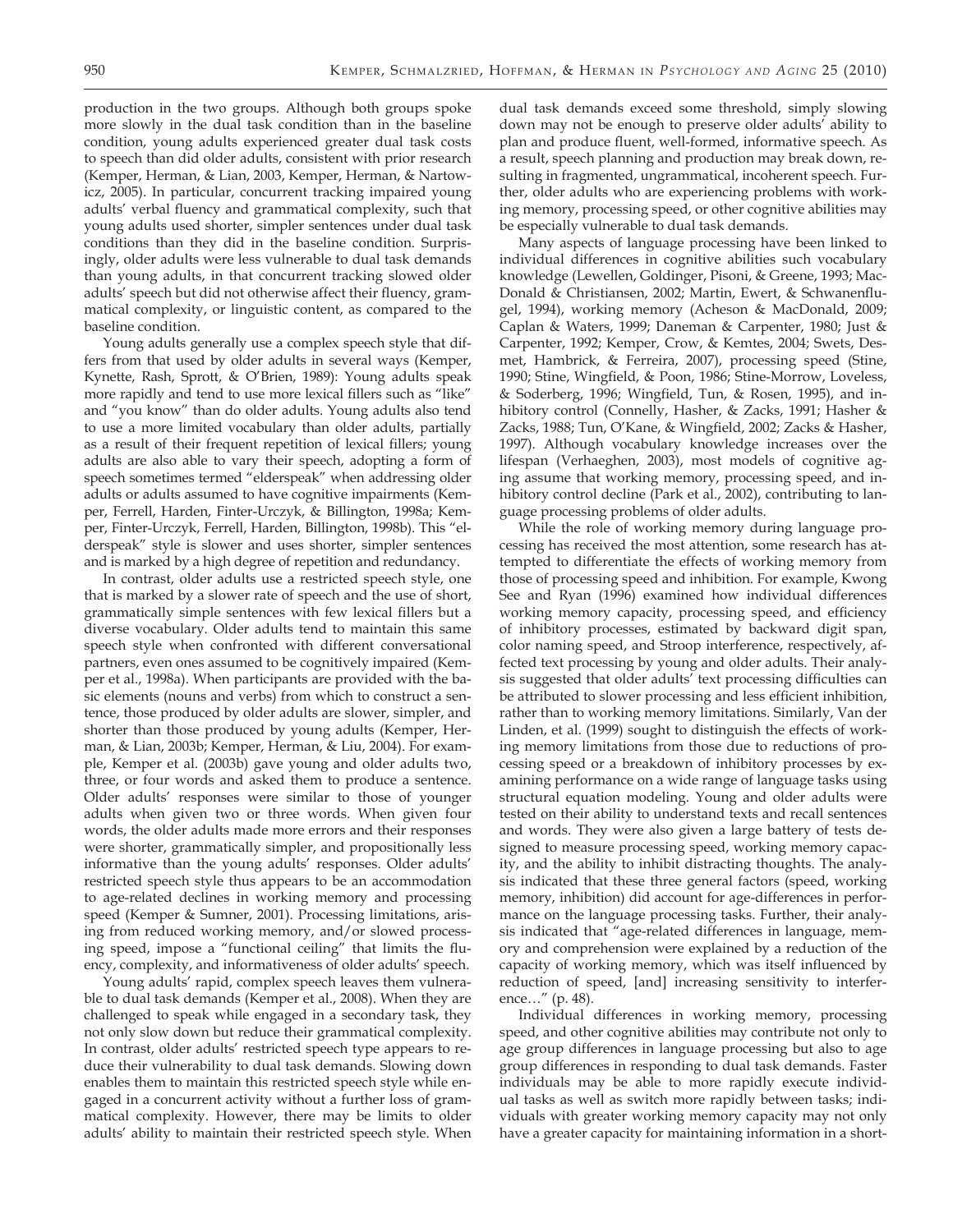term buffer but also a greater capacity for maintaining multiple, distinct buffers. Individuals with better inhibitory control may not only be better able to ignore distractions but also better able to shift attention between tasks or to divide attention between tasks. A better vocabulary may confer an overall advantage for lexical diversity as well as provide some protection from task-specific intrusions and perseverations.

Kemper et al. (2008) found that older adults' working memory capacity predicted how well were they were able to maintain grammatical complexity in the dual task condition. Kemper et al. also found that slower individuals were better able to maintain words-per-minute speech rates in the dual task condition. These findings suggest that the slower, "conservative" speech strategy may reduce older adults' vulnerability to dual task demands. Vocabulary and inhibitory control did not appear to provide any protection from dual task for either young or older adults. However, these findings must be viewed cautiously since the study was limited to a small number of participants and a small number of measures of cognitive ability, and the task demands were moderate and may not have sufficiently challenged the participants' ability to dual-task.

The present study was designed to examine the limits of older adults' vulnerability to dual task demands, extending the approach of Kemper et al. (2008) in two ways: first, dual task difficulty was manipulated to determine the limits of older adults' restricted speech style; second, group comparisons were supplemented with an analysis of individual differences to assess vulnerability in dual task performance. In this study, performance on baseline tests of pursuit rotor tracking and language production was contrasted with performance in two dual task conditions, (1) a moderately difficult condition that required participants to talk while tracking a pursuit rotor moving at the same speed as in the baseline condition, and (2) a more demanding condition in which the participants talked while rotor speed was accelerated to 150% of the baseline speed. Rotor performance was assessed by the average time-on-target (the percentage of time participant were successful in tracking the moving target) and average tracking error (the average distance from the moving target). Language production was assessed by nine measures of verbal fluency, grammatical complexity, and linguistic content in the speech samples collected in the baseline and two dual task conditions. In addition, an expanded battery of cognitive tests was administered to the young and older adults in order to more thoroughly assess whether individual differences in vocabulary, working memory, processing speed, and inhibition would moderate older adults' vulnerability to dual task demands. Latent factor scores, rather than single indicators, were used to assess individual differences in vocabulary, working memory, and processing speed and a composite of two common tests was used to assess inhibition. In addition, testing was extended to a large panel of participants.

## **Method**

## *Participants*

A total of 100 young adults (18 to 28 years old, *M* = 21.1, *SD* = 2.8) and 97 older adults (65 to 85 years old, *M* = 73.6, *SD* = 7.8) were tested. Young adults were recruited by signs posted on campus and class announcements; older adults were recruited from a database of prospective and previous research participants. Participants were paid \$10/hour. Older adults

were also compensated for driving to and from the testing site. Data from three additional older adults were lost due to technical problems during testing.

#### *Cognitive Measures*

As detailed below, participants were given a battery of cognitive tests to assess individual differences in four constructs assumed to contribute to age-related differences in cognition: vocabulary, working memory, processing speed, and inhibition. Table 1 summarizes the means, standard deviations, and age group comparisons for each observed measure; an alpha level of .05 was set for these and all subsequent *t* and *F* tests. Three indicators of vocabulary were collected. On the Shipley (1940) Vocabulary Test, participants must choose the best synonym from four choices and the number correct out of 40 words served as the outcome. On the North American Reading Test (AmNART; Grober & Sliwinski, 1991), participants were asked to read aloud a series of irregularly spelled words and the number of correctly pronounced words (out of 50 possible) was the outcome. Finally, educational attainment in years served as a third indicator of vocabulary.

Four indicators of working memory were collected. On the Digits Forward and Digits Backwards tests (Wechsler, 1958), participants repeated strings of numbers, either in the same (forward) or reverse (backward) order as presented. String length increased from two digits to a maximum of nine digits. Two strings at each length were given to the participants, and the number repeated correctly out of 14 strings was the outcome. On the Daneman and Carpenter (1980) Reading Span Test, participants were asked to remember the last word of each sentence in a set; the number of sentences per set, hence the number of words to be remembered, increased. The maximum number of words a participant could recall out of seven determined their Reading Span. Finally, on the Operation Span task (OSPAN; Turner & Engle, 1989), participants read an arithmetic equation out loud, responded whether the equation was correct, then read a word printed beside the equation. The number of equations, hence the number of words to be remembered, increased. The maximum number of words a participant could recall out of five determined their OSpan.

Three indicators of processing speed were collected. In the Digit Symbol Test (Wechsler, 1958), participants were given a key pairing symbols to digits. The number of symbols correctly paired with a digit within 45 s served as the outcome. On the baseline condition of the Stroop test (Stroop, 1935), participants had 45 s to name the color of the ink of a series of x's, and number correct served as the outcome. Finally, on the Trails A portion of the Trail Making test (Reitan, 1958), participants connected labeled dots in numerical order, and the total time in seconds required to correctly connect the dots served as the outcome.

Lastly, the Stroop and Trail Making Tests were also used to derive two measures of inhibition. First, in addition to the baseline block x's condition of the Stroop test, participants were given a second condition requiring them to name the color of the ink of printed color words (e.g. the word RED printed in green ink). A Stroop interference score was then calculated as shown in Equation (1):

Stroop interference =

$$
(blocks of xs-color names)/blocks of xs × 100 (1)
$$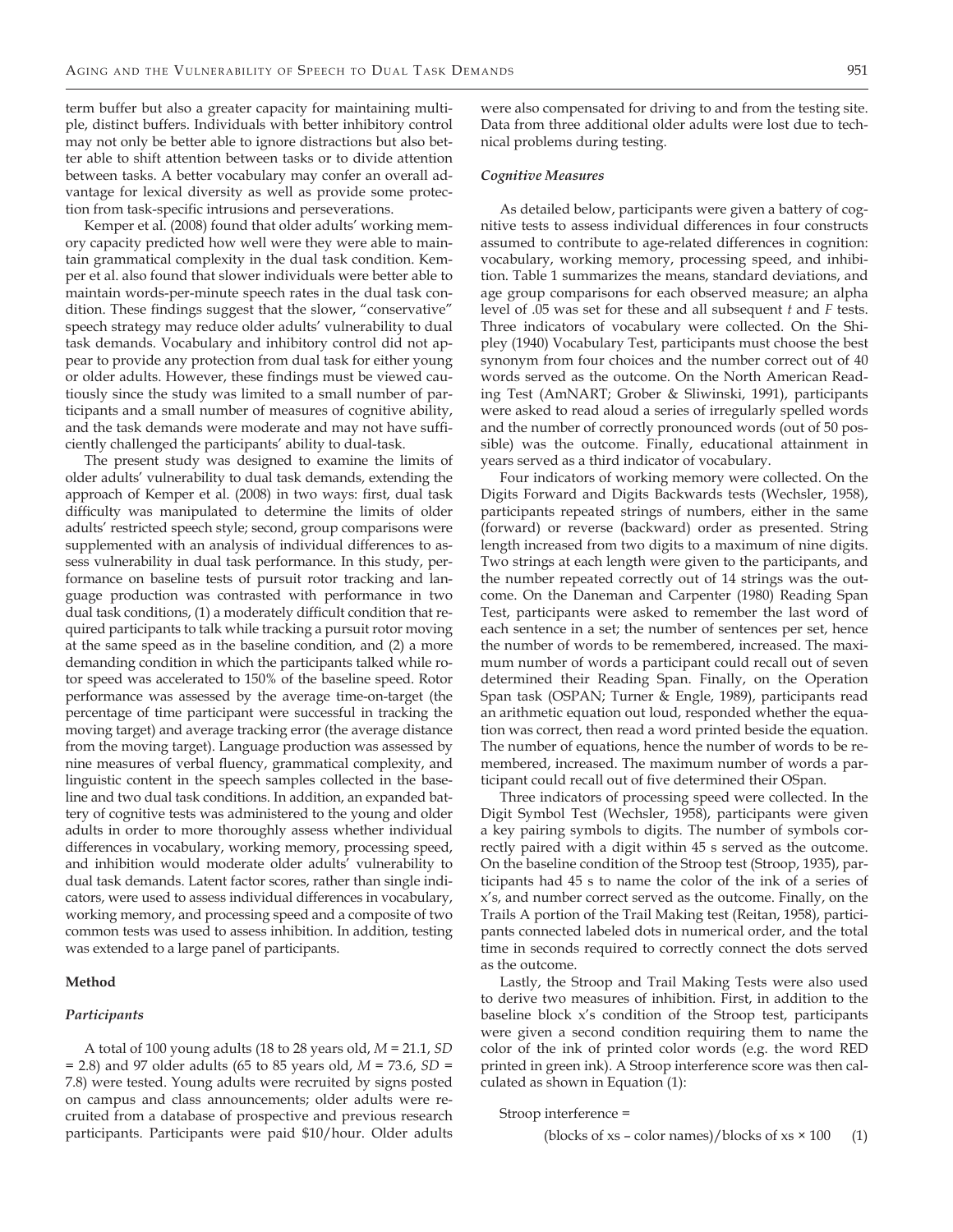|                             | Young adults |      | Older adults |      |           |
|-----------------------------|--------------|------|--------------|------|-----------|
|                             | М            | SD   | M            | SD   | F(1, 195) |
| Vocabulary                  | $-0.01$      | 4.84 | 9.66         | 6.99 |           |
| Years of education          | 16.2         | 0.7  | 17.1         | 2.9  | 1.89      |
| North American Reading Test | 31.0         | 5.3  | 36.3         | 7.4  | 33.29**   |
| Shipley Vocabulary          | 31.8         | 3.2  | 34.9         | 3.4  | 46.78**   |
| Working memory              | $-0.01$      | 4.98 | $-12.88$     | 4.13 |           |
| Digits Forward              | 9.3          | 2.2  | 7.7          | 2.4  | $4.31*$   |
| Digits Backward             | 7.7          | 2.4  | 5.2          | 0.7  | $7.68*$   |
| Reading Span                | 3.5          | 0.8  | 3.1          | 0.6  | 12.43**   |
| Operation span              | 4.0          | 0.9  | 2.7          | 1.2  | 73.45**   |
| Processing speed            | 0.0          | 0.61 | $-1.99$      | 0.72 |           |
| Digit symbol                | 35.1         | 4.7  | 24.4         | 5.2  | 229.16**  |
| Stroop xs                   | 89.1         | 14.2 | 69.8         | 13.9 | 92.76**   |
| Trail Making A              | 45.7         | 10.0 | 78.4         | 28.5 | 108.39**  |
| Inhibition                  | $\_0.18$     | 0.13 | $-0.38$      | 0.21 |           |
| Stroop words                | 66.5         | 12.8 | 39.3         | 11.8 | 43.28**   |
| Stroop interference %       | $-25.5$      | 0.10 | $-42.1$      | .15  | 83.89**   |
| Trail Making B              | 51.8         | 12.9 | 104.3        | 24.8 | 18.46**   |
| Trail Making interference % | $-10.4$      | 2.7  | $-38.2$      | 3.8  | 23.41**   |

**Table 1.** Latent Factor Scores and Univariate Measures of Tests of Vocabulary, Working Memory, Processing Speed, and Inhibition for the Two Groups of Young and Older Adults

\* *p <* .05 ; \*\* *p <* .01

 Second, in addition to the Trails A test, on the Trails B test, participants connected labeled dots in sequential order, alternating between letters and numbers (1-A-2-B-3-C and so on). A Trail Making interference score was calculated as shown in Equation (2):

Trail Making interference =

(seconds Trail A – seconds Trail B)/seconds Trail A (2)

Because only two measures of inhibition were available, the Stroop and Trail Making interference scores were averaged for each participant to create a summary measure.

**Tests of age invariance in factor structure.** Following the procedures recommended by Vandenberg and Lance (2000), three latent factors for vocabulary, working memory, and processing speed were estimated and evaluated for measurement equivalence across age groups in a series of four increasingly restrictive models: (1) configural invariance of factor structure, (2) metric invariance of factor loadings, (3) scalar invariance of item intercepts, and (4) invariance of residual variances. The baseline three-factor model in which all parameters were allowed to differ across groups fit well,  $\chi^2(64) = 89.069$ , comparative fit indices (CFI) = .952, root mean square error approximation (RMSEA) = .063, confidence interval (CI) = .026 to .093, indicating that configural invariance was achieved. At the second step, partial metric invariance was obtained: the factor loadings for Trails A, Digits Backwards, and education differed significantly across groups, likely reflecting a lack of variance in Trails A and education for the young adults and in Digits Backwards for the older adults. Partial scalar invariance was then obtained: the intercepts for the AmNART, Digits Forwards, and Reading Span tests differed significantly across groups. Finally, the residual variances for OSpan, Digits Forward, and Reading Span differed significantly across groups. Consequently, Empirical Bayes estimates for vocabulary, working memory, and processing speed latent factor scores were derived from this final model separately for each age group for use in subsequent analyses.

#### *Pursuit-Rotor Tracking*

Participants were trained on a digital pursuit rotor tracking task developed by the Digital Electronics and Engineering Core of the Biobehavioral Neurosciences and Communication Disorders Center, a component of the Schiefelbusch Institute for Life Span Studies at the University of Kansas. The pursuit rotor featured a bull's-eye target that rotated along an elliptical track. Participants used a trackball mouse to track the target, displayed on a 15″ high resolution flat-screen. The pursuit rotor was controlled by a separate laptop computer. At the start of a trial, participants saw a red bull's-eye target, 24 pixels in diameter, and an elliptical track and were instructed to position a pair of cross-hairs over the target using the trackball, which turned the target from red to green. When the target started moving along the track after a 3-delay, participants tracked the moving target, attempting to keep the cross-hairs superimposed on the target. The experimenter set the speed at which the target rotated along the track as well as the duration of the trial. The speed could be varied from approximately .2 to 2 revolutions per minute; trial duration could be varied from 30 s to 4 minutes or longer. The program sampled the location of the cross-hairs every 100 ms, and determined whether they were centered on the target, and if not, their distance (in pixels) from the center of the target. The probability that the cross-hairs were on-target was averaged over three successive 100-ms intervals, and a moving average, time on target, was determined. This moving average could be computed for the duration of the entire trial or for any portion of the trial. In addition, a second measure of tracking performance, tracking error, was computed as the distance in pixels from of the center of the target to the cross-hairs, averaged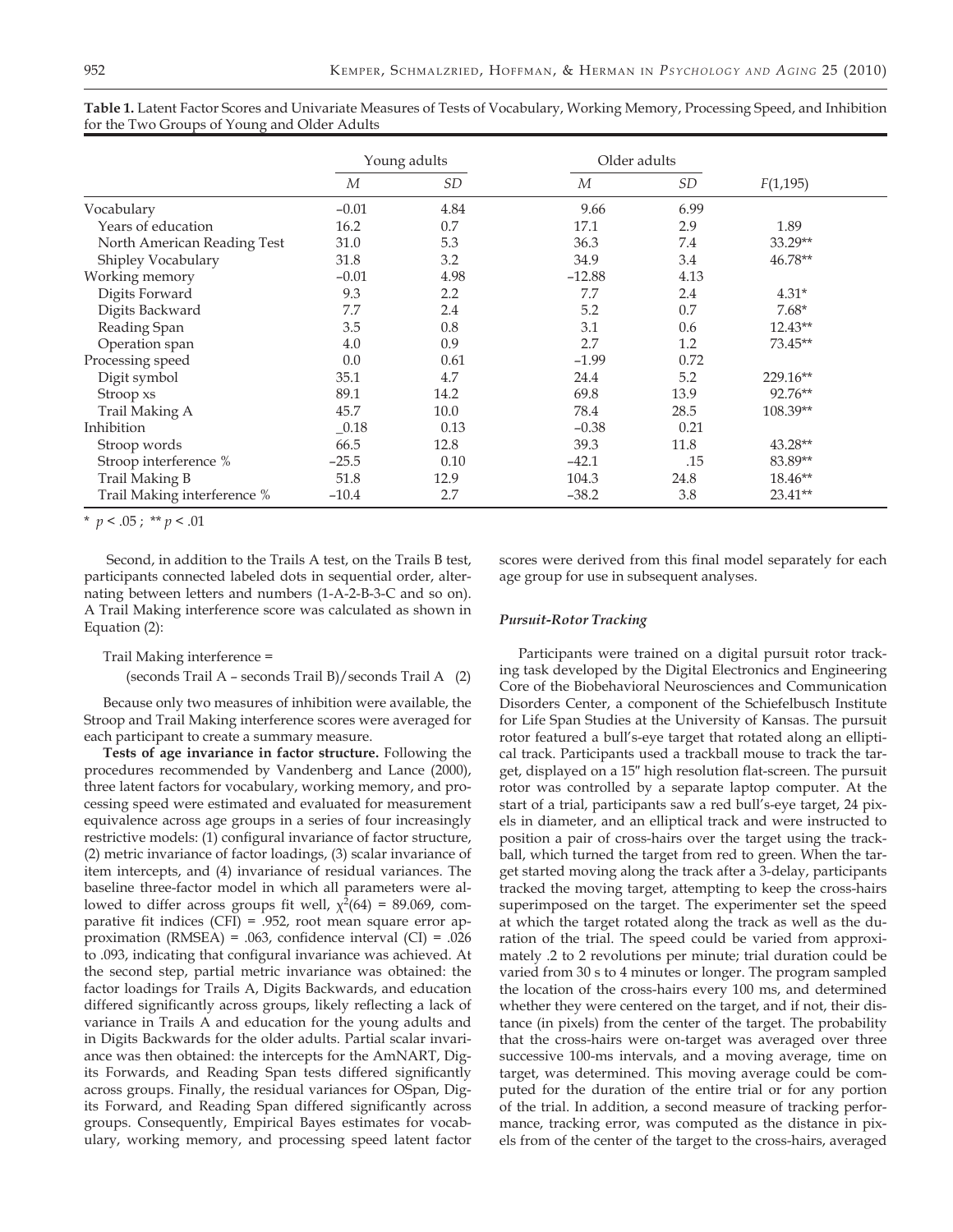over three successive 100-ms intervals; a moving average was determined over successive intervals for the entire trial or for any segment of the trial. A second version allowed the continuous tracking record to be time-locked to a digital recording of the speech sample produced by the participants. The speech wave form was synchronized with the tracking record and was then used to segment the trial to mark the onset and offset of the participants' speech.

**Pursuit rotor training.** Participants were initially trained on the pursuit rotor task to an asymptotic performance level. Initial tracking speed was selected based on pilot testing. Initial tracking speeds for young and older adults were set at 1.2 and 0.45 rev per minute, respectively. Participants practiced tracking for 30 s and received feedback on their performance. A "2 up/1 down stair-case" training procedure was used to gradually increase tracking speed on successive 30-s trials: if average time on target was 80% or better for a trial, the speed was increased by 10% for the next trial; if less than 80%, the speed was decreased by 5%. The stair-case procedure converged on an asymptotic tracking speed when the speed oscillated around the same value, moving "up" and "down" past this value three times.

In general, young adults took more trials to reach an asymptotic tracking speed ( $M_V$  = 22.8 trials,  $SD_V$  = 6.1) than did older adults ( $M_{\Omega}$  = 18.5 trials,  $SD_{\Omega}$  = 5.4),  $F(1, 195)$  = 27.34,  $p < .01$ . Given their slower starting rate, older adults' tracking speed was changed in smaller increments, and therefore the older adults reached asymptotic levels more quickly than young adults. After training, the young adults' asymptotic tracking speed ( $M_V$  = 2.3 rev/min,  $SD_V$  = 0.9) was faster than the older adults' ( $\dot{M}_{\odot}$  = 0.9 rev/min, *SD*<sub>O</sub> = 0.6), *F*(1, 195) = 306.66, *p* < .01. However, relative to starting speed, the older adults had improved 200% after training whereas the young adults had improved 191%. After the asymptotic tracking speed was established for each participant, participants were given a 4-minute tracking task to establish a baseline of tracking performance. For this 4-minute tracking baseline, older adults and young adults were equivalent on time on target (*M* = 79%, *SD* = 4) and tracking error (*M* = 3.7 pixels, *SD* = .3), both *p* > .05.

**Dual task conditions.** Following the 4-minute tracking baseline, two dual task conditions were administered that differed in the speed of the moving target—either using 100% of the baseline speed (moderate condition) or 150% speed (demanding condition). During these dual task conditions, participants first started tracking the rotating target; after either 1 revolution or 1 minute had passed, whichever came first, a small window containing a question prompt appeared centered within the track (without obscuring the track, cross-hairs, or target). Participants were instructed to read the prompt aloud and to respond while continuously tracking the moving target for 4 minutes. The pursuit rotor tracking program recorded tracking performance from the onset of the trial. Using the speech wave form as a guide, the continuous record was segmented to mark the participant's reading of the prompt and the response. Time on target and tracking error were calculated only when the participant was responding to the question.

#### *Language Samples*

A baseline language sample was collected from each participant at the beginning of testing. Participants then received training on pursuit rotor tracking and were tested on baseline tracking; two additional language samples were collected while the participants were engaged in the two dual task conditions. Three eliciting questions were used: Who was the greatest president of the U.S. and why? What do you like the most about living [here] and what do you like the least? What was the most significant invention of the 20th century and how did it affect your life? The three questions were counterbalanced across tasks and participants. Each language sample was approximately 4 minutes in duration and included at least 50 utterances.

Following the procedures described by Kemper et al. (1989), the language samples were transcribed and coded by segmenting them into utterances and then coding each utterance. Utterances were defined by discernable pauses in the participant's speech flow; therefore, utterances did not necessarily correspond to grammatically defined sentences but included nonlexical interjections, fillers (speech serving to fill gaps in the speech flow,) and sentence fragments. Lexical fillers, such as "and," "you know," "yeah," "well," etc. were retained in the transcript. Non-lexical fillers, such as "uh," "umm," "duh," etc., were excluded from the transcript, as were utterances that repeated or echoed the examiner.

The fluency, grammatical complexity, and content of each language sample were then analyzed. Given the large number of language samples, some measures were obtained from two computerized scoring systems, Coh-Metrix (Graesser, McNamara, Louwerse, & Cai, 2004) and CPIDR-3 (Brown, Snodgrass, Kemper, Herman, & Covington, 2008). These computerized measures have been previously validated against conceptually similar measured obtained from trained coders with excellent agreement (see Kemper et al., 2008). Table 2 summarizes the correlations among these measures separately for young and older adults; baseline means and standard deviations are presented in Table 3 along with the dual task results.

**Fluency.** Fluency is commonly assumed to involve the coordination of word retrieval, sentence formulation, and articulation processes and to be subject to lapses of attention, memory limitations, and motor and articulatory control problems. There is no generally agreed upon measure of fluency, although fluency is commonly assessed by examining utterance length and grammaticality, speech rate, and the occurrence of fillers. Four measures of fluency were computed. First was the average number of fillers per utterance. Young adults used many fillers and many concatenations of fillers, e.g., "… I mean, like, you know, like… ." Although commonly considered to be disfluencies or speech errors, fillers may serve pragmatic and discourse functions (Cuenca, 2008; Sbisa, 2001). Non-lexical fillers, such as "uh," "umm," "duh," etc., were not tallied although they did affect the calculation of speech rates. Second, all grammatical sentences were identified and the percentage of grammatical sentences was computed for the entire language sample. Third, Mean Length of Utterance (MLU) in words was obtained automatically from the Coh-Metrix program (Graesser et al., 2004). Coh-Metrix was designed to assess the coherence of written texts but can be used to obtain many different linguistic measures from transcripts of oral speech. Finally, a measure of word-per-minute (WPM) speech rate was computed from the average of three different 45-s segments.

**Grammatical complexity.** Grammatical complexity reflects syntactic operations involving the use of embedded and subordinate clauses. Two measures of grammatical complexity were obtained from each language sample. First, Developmen-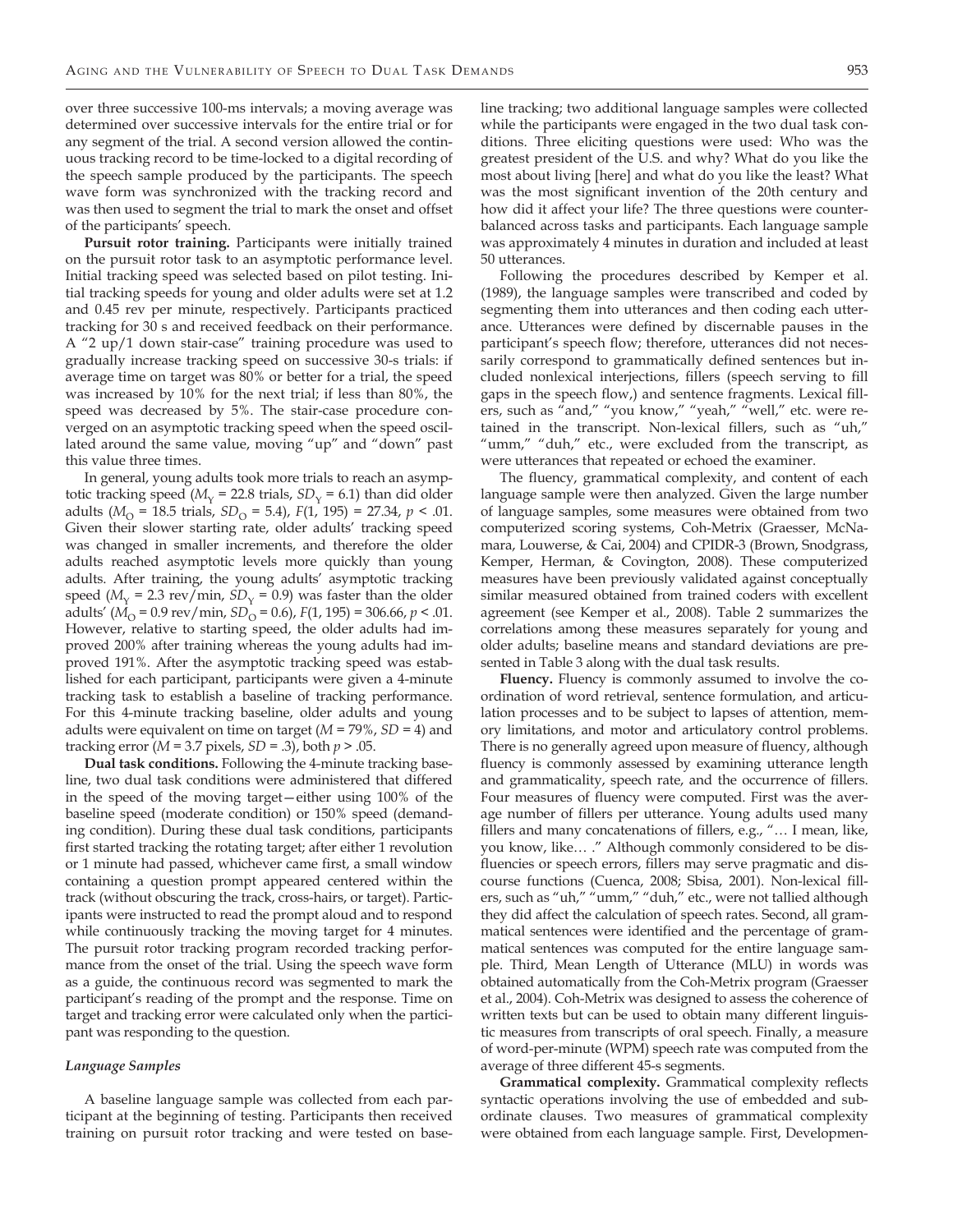|                          | $\sim$  |         |                          |                          |                          |          |                 |                          |         |
|--------------------------|---------|---------|--------------------------|--------------------------|--------------------------|----------|-----------------|--------------------------|---------|
|                          |         | ∍       | 3                        | 4                        | 5                        | $\sigma$ |                 | 8                        | 9       |
| 1. Speech rate           |         | $-.06$  | $-.12$                   | .17                      | .08                      | $-.03$   | .07             | $-.10$                   | .10     |
| 2. Mean length utterance | $-.11$  |         | .09                      | .19                      | $.28**$                  | $.30**$  | .17             | $.44**$                  | $-.12$  |
| 3. Percent with fillers  | $.31**$ | $.41**$ | $\overline{\phantom{0}}$ | $-.05$                   | $-.16$                   | $-.03$   | $-.16$          | .15                      | $-.056$ |
| 4. Percent grammatical   | .10     | .11     | $-.12$                   | $\overline{\phantom{m}}$ | $.32**$                  | $.37**$  | .12             | .14                      | .05     |
| 5. Developmental level   | $-.14$  | .26     | $-.04$                   | .16                      | $\overline{\phantom{m}}$ | $.52**$  | .16             | .01                      | .14     |
| 6. Grammatical index     | $-.06$  | .25     | .05                      | .13                      | $.55***$                 | —        | .06             | .10                      | $-.05$  |
| 7. Propositional density | .16     | .01     | $.31**$                  | .13                      | .12                      | .17      | $\qquad \qquad$ | $.46**$                  | $.41**$ |
| 8. Coherence index       | .14     | $.33**$ | .04                      | .02                      | $-.14$                   | .09      | $.48**$         | $\overline{\phantom{0}}$ | $-.19$  |
| 9. Type token ratio      | $-.23*$ | $-.07$  | $-.41**$                 | .19                      | .18                      | .13      | $.34**$         | $-.13$                   |         |

**Table 2.** Correlations Among the Baseline Language Sample Measures

Correlations for young adults are reported in the lower-half matrix; those for older adults are reported in the upper-half matrix. \* *p <* .05 ; \*\* *p <* .01

tal Level (DLevel) was scored based on a scale originally developed by Rosenberg and Abbeduto (1987). Grammatical complexity ranged from simple one-clause sentences (DLevel = 0) to complex sentences with multiple forms of embedding and subordination (DLevel = 7). Each complete sentence was scored and the average DLevel for each language sample was then calculated. Second, Coh-Metrix provided the Grammatical Index (GIndex) as a sum of 3 counts per 100 words: the number of connectives such as "because," "and," or "if," the number of noun phrases, and the number of higher level constituents, such as noun phrase complements and relative clauses.

**Content.** There is no general agreement as to how to best assess the semantic content of a language sample. Semantic content of language samples can be assessed through use of propositions, the overlap or coherence between sentences, or by measuring lexical diversity, redundancy, and repetition. Three measures of linguistic content were obtained from each

language sample. First was Propositional Density (PDensity), as calculated by the CPIDR-3 computer program (Brown et al., 2008), in which each utterance was decomposed into its constituent propositions that represent propositional ideas and the relations between them. PDensity was defined as the average number of propositions per 100 words. Second, Coh-Metrix provided a measure of coherence, the Coherence Index (CIndex), as the sum of two measures: (1) argument overlap or the proportional of adjacent sentences that share one or more nouns, pronouns, or noun phrases, and (2) latent semantic analysis (LSA) cohesion. LSA cohesion is based on latent semantic analysis (Landauer, Foltz, & Laham, 1998) which assesses the conceptual similarity of a text relative to that of other texts; in these analyses, the LSA cohesion score measured how conceptually similar each sentence was to all other sentences in the language sample. Conceptual similarity is determined by the overlap of specific words, semantically re-

**Table 3.** Age Group Differences on Baseline and Dual Task Measures of Tracking Performance, Fluency, Grammatical Complexity, and Linguistic Content

|                       | Young adults         |      |          |      |           | Older adults         |                    |      |                    |           |                   |           |  |
|-----------------------|----------------------|------|----------|------|-----------|----------------------|--------------------|------|--------------------|-----------|-------------------|-----------|--|
|                       | Dual task conditions |      |          |      |           | Dual task conditions |                    |      |                    |           |                   |           |  |
|                       | Baseline             |      | Moderate |      | Demanding |                      | <b>Baseline</b>    |      | Moderate           |           | Demanding         |           |  |
|                       | М                    | SE.  | M        | SE   | M         | <b>SE</b>            | M                  | SE.  | М                  | <b>SE</b> | M                 | <b>SE</b> |  |
| Performance           |                      |      |          |      |           |                      |                    |      |                    |           |                   |           |  |
| Time on task          | 79.39a               | 0.04 | 68.10    | 1.12 | 25.78     | 1.08                 | 78.76a             | 1.02 | 70.69              | 0.49      | 24.33             | 0.72      |  |
| Error                 | 3.72a                | 0.02 | 4.17     | 0.06 | 8.34      | 0.07                 | 3.66a              | 0.05 | 3.82               | 0.02      | 7.94              | 0.03      |  |
| Fluency               |                      |      |          |      |           |                      |                    |      |                    |           |                   |           |  |
| Speech rate           | 121.39               | 2.77 | 100.28   | 2.39 | 68.70     | 2.20                 | 97.48              | 2.97 | 84.26              | 2.91      | 60.93             | 2.30      |  |
| % With fillers        | 55.68                | 3.21 | 24.51    | 1.34 | 21.19     | 1.24                 | 5.59 <sup>a</sup>  | 0.61 | $5.40^{\circ}$     | 0.39      | 5.48 <sup>a</sup> | 0.49      |  |
| % Grammatical         | 51.70 <sup>a</sup>   | 0.01 | 43.35    | 0.01 | 39.43     | 0.01                 | $49.77^{a,b}$      | 0.01 | $45.75^{b}$        | 0.01      | 39.58             | 0.01      |  |
| Mean length utterance | 10.83                | 0.15 | 9.26     | 0.13 | 7.14      | 0.16                 | 9.04 <sup>a</sup>  | 0.25 | 9.03 <sup>a</sup>  | 0.27      | 7.67              | 0.25      |  |
| Complexity            |                      |      |          |      |           |                      |                    |      |                    |           |                   |           |  |
| Developmental level   | 3.91                 | 0.07 | 3.25     | 0.09 | 1.45      | 0.10                 | 3.50 <sup>a</sup>  | 0.10 | 3.29a              | 0.10      | 1.33              | 0.10      |  |
| Grammatical index     | 4.05                 | 0.06 | 2.86     | 0.03 | 2.12      | 0.04                 | 3.99a              | 0.06 | $3.55^{\rm a}$     | 0.04      | 3.11              | 0.04      |  |
| Content               |                      |      |          |      |           |                      |                    |      |                    |           |                   |           |  |
| Propositional density | 51.57 <sup>a</sup>   | 0.03 | 61.57    | 0.04 | 35.91     | 0.06                 | $53.82^{a,b}$ 0.03 |      | 53.61 <sup>b</sup> | 0.03      | 38.68             | 0.03      |  |
| Coherence index       | $5.25^{\rm a}$       | 0.11 | 4.92     | 0.14 | 2.29      | 0.16                 | 3.59a,b            | 0.14 | 3.51 <sup>b</sup>  | 0.16      | 1.37              | 0.13      |  |
| Type token ratio      | 0.35 <sup>a</sup>    | .01  | .60      | .01  | .51       | .07                  | .64a,b             | .01  | $.66^{\rm b}$      | .01       | .65 <sup>b</sup>  | .01       |  |

Within age group, entries sharing the same superscript do not differ at *p <* .05.

Between age groups, baselines sharing the same superscripts do not differ at *p <* .05.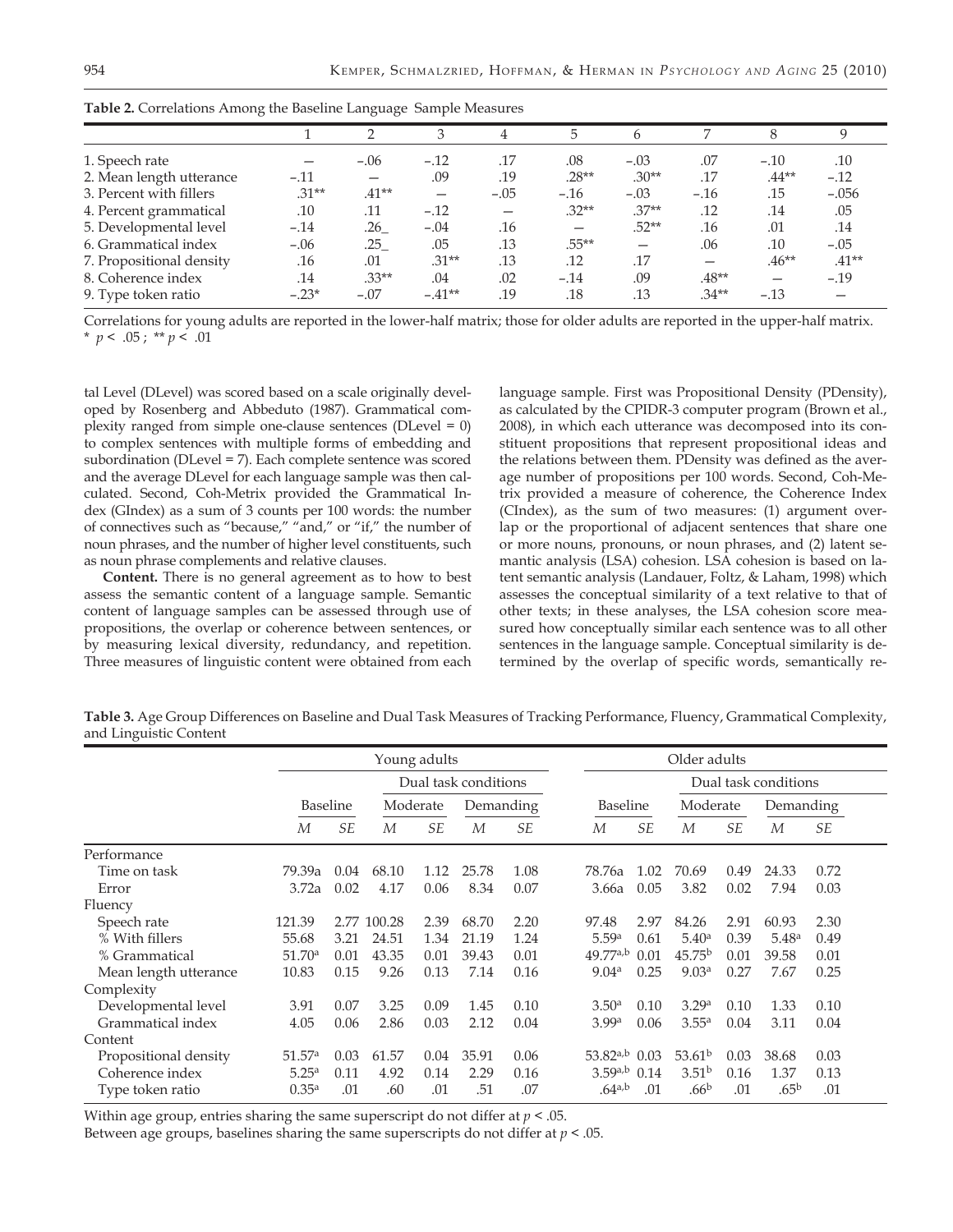lated words, and words that commonly co-occur (e.g., "President" and "White House"). Finally, Coh-Metrix provided a Type-Token Ratio (TTR) to measure lexical diversity; lower TTRs indicate that many words are repeated throughout the language sample and higher TTRs reflect the use of a greater diversity of words.

**Baseline language age comparisons.** As shown in Table 2, in the absence of dual task demands, young adults use a different speech style than do older adults. Young adults use many more fillers, peppering their speech with "like," "well," and "you know," and as a result they use longer sentences but have less lexically diverse speech. Their speech is also more rapid and cohesive but less propositionally dense, as fillers contribute little propositional information but do not affect coherence. Although young adults are no more likely to produce grammatical sentences than older adults, they do produce more complex sentences.

Correlations among these baseline measures of fluency, grammatical complexity, and content were computed separately for the young adults and the older adults, as shown in Table 2. Young adults who used more lexical fillers also had lower TTRs, reduced PDensity, and higher MLUs; in contrast, older adults rarely used fillers and their use of fillers was not correlated with PDensity, TTR, and MLU. For both young and older adults, the two measures of grammatical complexity, DLevel and GIndex, were strongly correlated with each other and somewhat correlated with MLU, given that longer sentences tend to be more complex. Two of the content measures, PDensity and CIndex, were also correlated for both groups indicating that speakers who used informationally dense sentences tended to produce more coherent language samples, reflecting greater overlap of ideas, words, and phrases. However, MLU was not correlated with the other fluency measures, and PDensity and CIndex were not correlated with the other measure of semantic content, TTR. Thus, with the exception of grammatical fluency, these results are consistent with prior findings (Cheung & Kemper, 1992; Kemper & Sumner, 2001), suggesting that the structure of verbal abilities in young and older adults is different.

## **Results**

The primary analysis examined how individual differences in vocabulary, processing speed, working memory, and inhibition relate to vulnerability to dual task demands in older adults. The multivariate analysis was conducted in SAS PROC MIXED and proceeded in two steps. First, the effects of dual task condition, age group, and their interaction were examined for the rotor tracking measures (time on target, tracking error) as well as the language sample measures of verbal fluency, grammatical complexity, and linguistic content. Second, the effects of individual differences in cognition in predicting vulnerability to dual task demands were assessed across age groups. Table 3 provides the means for each outcome by dual task condition and age group, and Table 4 reports the corresponding significance tests.

#### *Pursuit Rotor Tracking Outcomes*

Rotor tracking performance (time on target, tracking error) by both age groups was affected by dual task demands:

time on target declined and tracking error increased as dual task demands increased from the baseline condition to the moderate dual task condition to the demanding dual task condition. Notably, none of the age group main effects or age by task difficulty interactions for the tracking measures were significant, indicating that concurrent talking had similar costs for tracking performance for young and older adults.

To assess how individual differences in cognition affect pursuit rotor tracking, a series of additional models was then tested. In these models, the factor scores for vocabulary, processing speed, working memory, and composite measure of inhibition were entered as separate predictors of tracking performance in the three conditions. Although time on target did not vary with any predictor, tracking error was lower in individuals with better processing speed,  $F(1, 192) = 4.54$ ,  $p \le$ .05. The two-way interactions of processing speed with condition and with age group, as well as the three-way interaction, were not significant, indicating that the benefits of increased processing speed in reducing tracking error persisted under both dual task conditions and were similar for young and older adults. In addition, tracking error was lower in individuals with better inhibitory control (i.e., who were better able to ignore the distracting words on the Stroop test and alternate between letters and numbers on the Trail Making test), *F*(1, 192) = 7.43, *p* < .05. However, as shown in Figure 1, the advantage for tracking error provided by better inhibition was attenuated for older adults, reflecting the significant inhibition by age group interaction,  $F(1, 192) = 7.40$ ,  $p < .05$ . The values plotted in Figure 1 were derived from a model including a three-way interaction of inhibition, condition, and age group, as evaluated for hypothetical individuals with inhibition factor scores ± 1 *SD*.

**Table 4.** Results of the Tests of the Fixed Effects for Rotor Performance, Verbal Fluency, Grammatical Complexity, and Linguistic Content Measures

|                       | Tests of fixed effects      |                       |                                            |  |  |  |  |  |
|-----------------------|-----------------------------|-----------------------|--------------------------------------------|--|--|--|--|--|
|                       | Task difficulty<br>(2, 194) | Age group<br>(1, 195) | Task difficulty<br>× age group<br>(2, 194) |  |  |  |  |  |
| Performance           |                             |                       |                                            |  |  |  |  |  |
| Time on task          | 2736.57**                   | < 1.0                 | 2.28                                       |  |  |  |  |  |
| Error                 | 6006.49**                   | ${}_{1.0}$            | 3.08                                       |  |  |  |  |  |
| Fluency               |                             |                       |                                            |  |  |  |  |  |
| Speech rate           | 341.70**                    | $60.73**$             | $36.66**$                                  |  |  |  |  |  |
| % With fillers        | 70.77**                     | 282.14**              | $61.37**$                                  |  |  |  |  |  |
| % Grammatical         | $11.81**$                   | 38.82**               | 54.75**                                    |  |  |  |  |  |
| Mean length utterance | 390.55**                    | 43.67**               | 100.54**                                   |  |  |  |  |  |
| Complexity            |                             |                       |                                            |  |  |  |  |  |
| Developmental level   | 250.52**                    | $21.26**$             | $17.45**$                                  |  |  |  |  |  |
| Grammatical index     | 2169.48**                   | $28.10**$             | 32.34**                                    |  |  |  |  |  |
| Content               |                             |                       |                                            |  |  |  |  |  |
| Propositional density | 7908.61**                   | 339.36**              | 1313.81**                                  |  |  |  |  |  |
| Coherence index       | 399.96**                    | 11.18**               | 23.08**                                    |  |  |  |  |  |
| Type token ratio      | $5.01*$                     | $11.42**$             | 14.60**                                    |  |  |  |  |  |

\* *p <* .05 ; \*\* *p <* .01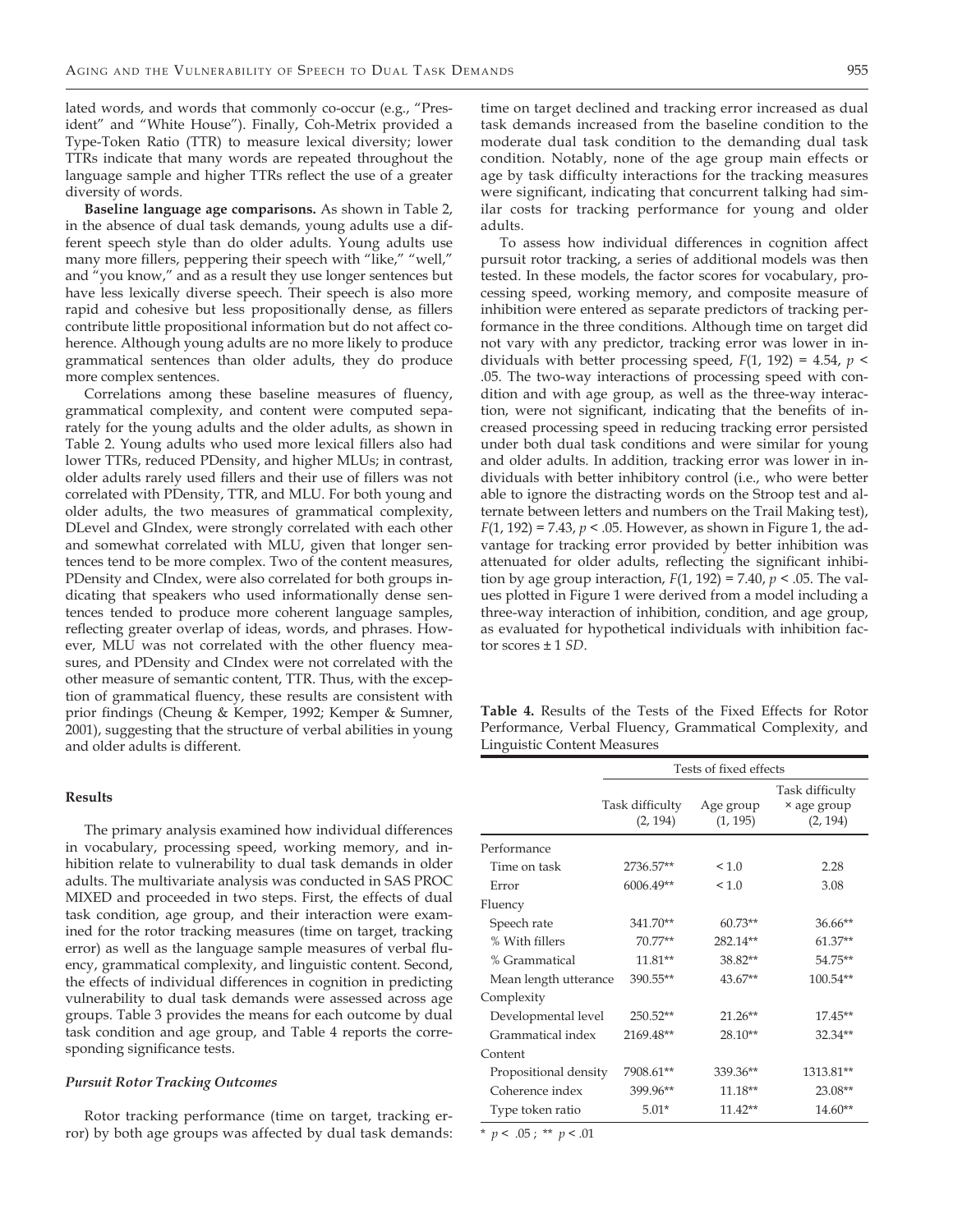

**Figure 1.** Effect of individual differences in inhibition on baseline and dual task differences in tracking error. Estimates were derived for young versus older adults with inhibition composite scores ±1 SD.

#### *Language Sample Outcomes*

With regard to the language outcomes, as shown in Table 4, the effects of condition were significant for verbal fluency, grammatical complexity, and linguistic content, reflecting increasing dual task costs across conditions, as were the effects of age, generally favoring the younger adults. Also significant, however, were the condition by age group interactions. The speech of young adults became less fluent, less complex, and less informative progressively as dual task demands increased from moderate to demanding, as shown in Table 2. (Curious exceptions are PDensity and TTR, in which propositional density and lexical diversity actually increased in the moderate dual task condition but then decreased in the demanding condition.) Yet a different pattern was evident for older adults: their fluency, grammatical complexity, and linguistic content were resistant to moderate dual task demands, but declined under more demanding dual task conditions. Thus, the two groups converge on similar speech styles in the demanding dual task condition, a speech style characterized by a slow speech rate, many ungrammatical utterances, short, grammatically simple sentences lacking propositional content and coherence, but they reached this end-state by dissimilar routes.

The role of individual differences in cognition in predicting vulnerability to dual task demands was then assessed across age groups. Specifically, additional models examined how individual differences in vocabulary, processing speed, working memory, and inhibition related to verbal fluency, grammatical complexity, and linguistic content.

**Verbal fluency.** Individual differences in vocabulary significantly predicted MLU,  $F(1, 192) = 4.72$ ,  $p \le .05$ , such that those with a larger vocabulary (e.g., who knew more synonyms, could pronounce more irregularly spelled words, and had completed more years of formal education) used longer sentences. Further, individuals with a larger vocabulary were less vulnerable to dual task demands affecting MLU, resulting in the significant vocabulary by condition interaction, *F*(2, 193)  $= 4.25$ ,  $p \le 0.05$ . The effect of vocabulary on MLU was greater for older adults than for young adults, resulting in the vocabulary by age group interaction,  $F(1, 192) = 3.92$ ,  $p < .05$ . This pattern was constant across conditions, resulting in a non-significant three-way interaction. These 2 two-way interactions (vocabulary by condition, vocabulary by age) are shown in Figure 2, in which predicted values of MLU are derived from the three-way interaction model for hypothetical individuals with vocabulary factor scores ± 1 *SD*. Persons with a greater



**Figure 2.** Effect of individual differences in vocabulary on baseline and dual task differences on mean length of utterance (MLU). Estimates were derived for young versus older adults with vocabulary factor scores ±1 SD.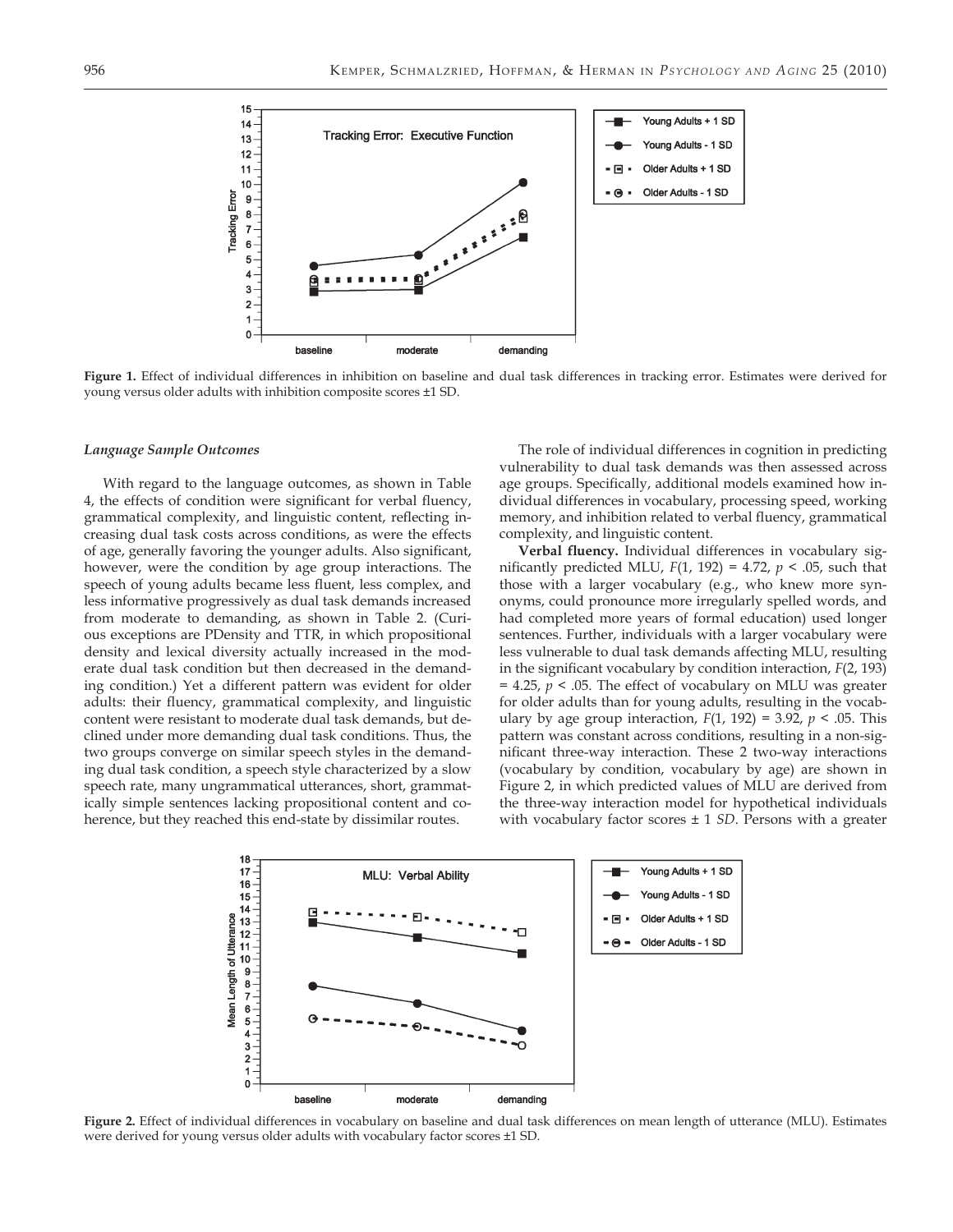vocabulary also produced a significantly greater percentage of grammatical sentences, *F*(1, 192) = 6.27, *p* < .05, but any advantage resulting from superior vocabulary was similar across conditions and for both young and older adults, as shown by the absence of any two-way and three-way interactions among vocabulary, condition, and age.

Persons with greater processing speed also spoke significantly faster,  $F(1, 192) = 5.52$ ,  $p < .05$ , although this speed advantage for speech rate was similar across conditions and age groups, as evidenced by the lack of two-way and three-way interactions. Finally, the use of fillers was not related to vocabulary, processing speed, working memory, or inhibition. Young adults' heavy use of fillers appears to be a pragmatic choice; fillers may serve to modulate the pragmatic force of their utterances, functioning like hedges (e.g., "sorta") and other devices. Young adults with large vocabularies, those who speak rapidly, those with excellent working memory, and those with good inhibition are just as likely to use fillers as those with more limited vocabularies, slower speaking rates, limited working memory, and poor inhibition.

**Grammatical complexity.** Working memory significantly predicted DLevel,  $F(1, 192) = 25.51$ ,  $p < .01$ , such that persons who recalled more digits and words on the span tests tended to use more complex sentences. Persons with better working memory were less vulnerable to dual task demands, as indicated by a significant interaction of working memory by condition,  $F(2, 193) = 10.65$ ,  $p < .01$ . The effect of working memory on grammatical complexity was greater for older adults than for young adults, resulting in a significant working memory by age group interaction,  $F(1, 192) = 4.82$ ,  $p < .05$ ; however, this pattern was constant across conditions, resulting in a nonsignificant three-way interaction. These two-way interactions (working memory by condition, working memory by age) are shown in Figure 3, in which predicted values of DLevel are plotted for hypothetical individuals with working memory factor scores ± 1 *SD*. The same pattern of findings with regard to working memory were evidenced for the other measure of grammatical complexity, GIndex, including a significant main effect, *F*(1, 192) = 2.84, *p* > .05, a two-way interaction with condition,  $F(2, 193) = 7.60$ ,  $p < .05$ , and a two-way interaction with age group, *F*(1, 192) = 5.96, *p* < .05, as shown in Figure 4 (which was constructed similarly to Figure 3).

**Content.** In addition to being more rapid, the speech of persons with greater processing speed was more propositionally dense, PDensity  $F(1, 192) = 4.93$ ,  $p < .05$ , and more cohesive,  $F(1, 192) = 4.26$ ,  $p < .05$ . This suggests that faster individuals may more rapidly access long-term memory information, search semantic memory, and organize their thoughts than slower individuals. Although the two-way interactions of processing speed with condition or age were not significant, the three-way interaction was significant for PDensity, *F*(2, 192) = 4.24,  $p < .05$ . In the young adults, propositional density actually improved when dual task costs were moderate; this increase may be attributable to the reduction in young adults' use of fillers in the dual task conditions. Fillers contribute little propositional content but add words, thereby reducing propositional density. Although fillers are often considered a marker of disfluency, this pattern suggests that young adults may be using fillers to serve pragmatic functions that are disrupted by dual task demands. However, as Figure 5 indicates (constructed as described previously), young adults are unable to maintain this gain in propositional density when dual task demands increased further and also show a greater effect of processing speed on propositional density than older adults. However, the speech of faster older adults is denser than that of slower older adults. Further, moderate dual task demands do not affect the density of older adults' speech, although the more demanding dual condition resulted in a reduction of older adults' propositional density, especially for the slower ones.

Coherence was also affected by processing speed, as shown in Figure 6, reflecting the significant three-way interaction of processing speed, age group, and condition, *F*(2, 193) = 3.03, *p* < .05. The effect of processing speed on coherence was attenuated for older adults in the two dual task conditions although faster older adults had more cohesive speech than slower older adults in the baseline condition. Young adults exhibited a different pattern: the effect of processing speed was attenuated in the baseline condition but emerged in the dual task conditions, such that faster young adults were better able to maintain the coherence of their speech as tracking speed increased. Nonetheless, the speech of young adults, like that of older adults, became less cohesive as dual task demands increased.



**Figure 3.** Effect of individual differences in working memory on baseline and dual task differences on the DLevel measure of grammatical complexity. Estimates were derived for young versus older adults with working memory factor scores ±1 SD.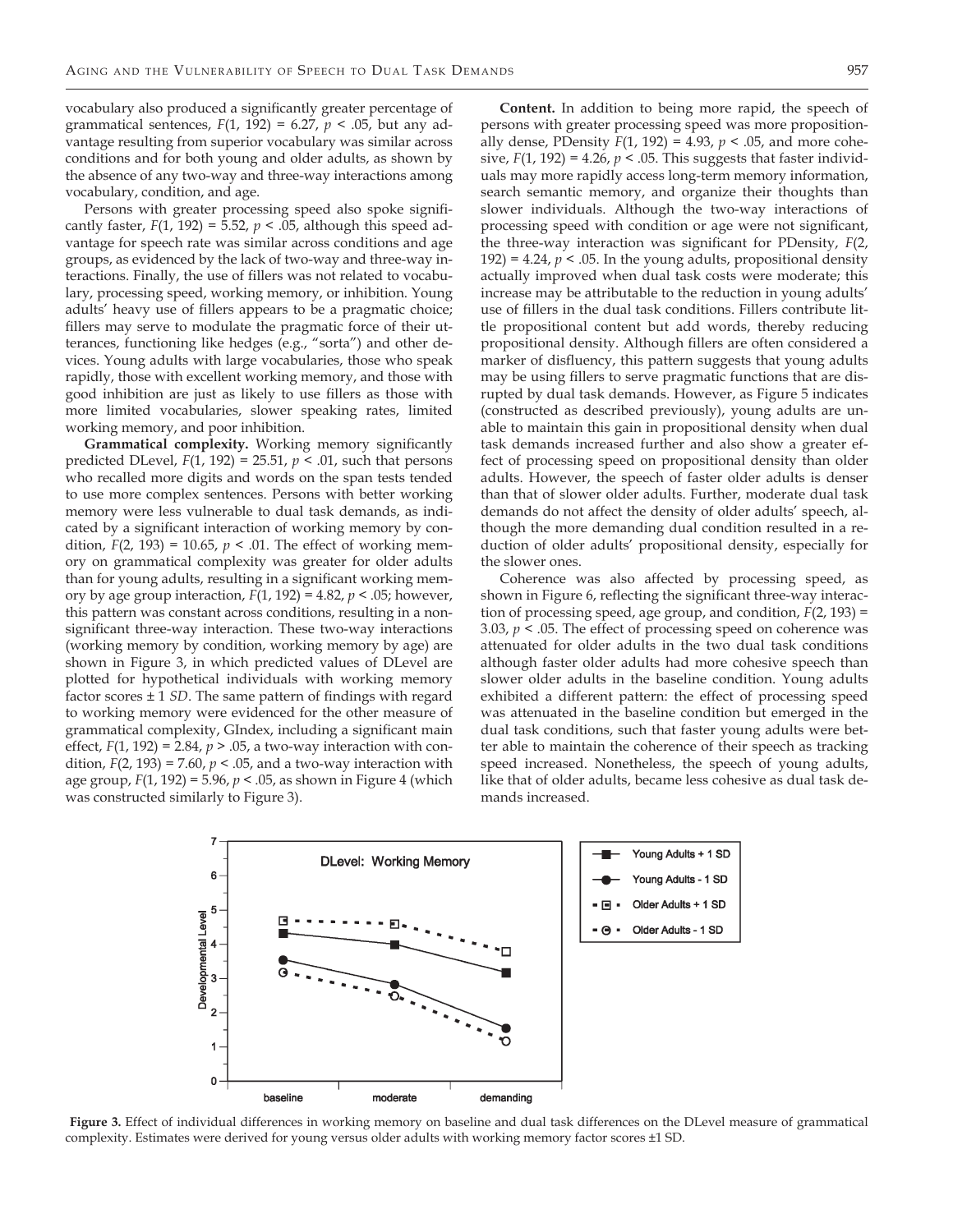

**Figure 4.** Effect of individual differences in working memory on baseline and dual task differences on the grammatical index measure of grammatical complexity. Estimates were derived for young versus older adults with working memory factor scores ±1 SD.

Finally, processing speed also significantly affected lexical diversity, measured by TTR, *F*(1, 192) = 4.09, *p* < .05, such that those who responded faster on the baseline Stroop and Trail Making tests used a greater diversity of words, resulting in higher TTRs, than those who responded more slowly. This pattern was constant across conditions and age groups, as indicated by the nonsignificant two-way interactions. However, there was a marginally significant three-way interaction,  $F(2, 193) = 2.99$ ,  $p = 0.0555$ , such that young adults' TTRs first increased when dual task costs were moderate, then declined when dual task costs were more demanding and this pattern was somewhat attenuated for slower young adults. In contrast, older adults' TTRs were consistent regardless of dual task demands, although relatively faster older adults did have higher TTRs than slower older adults.

## **Discussion**

This study has examined how aging and vocabulary, working memory, processing speed, and inhibition affect vulnerability to dual task demands. Pursuit rotor tracking, a de-

manding task by itself, becomes more demanding when it is combined with another task, and even more demanding as the speed of the pursuit rotor is increased. In this study, as tracking demands increased, time on target declined and tracking error increased, demonstrating the effectiveness of the dual task tracking plus talking paradigm. Pursuit rotor tracking varied with processing speed and inhibition: Faster individuals had an overall advantage which was similar for both young and older adults. Individuals with superior inhibition were somewhat less vulnerable to the effects concurrent speech on tracking performance and this protective effect was somewhat attenuated for older adults. However, the overall pattern was the same for both young and older adults regardless of individual differences in processing speed and inhibition: tracking performance deteriorates with dual task demands.

The primary focus of this research was to investigate how language production is affected by aging, dual task demands, and cognitive abilities. Young and older adults adopted different strategies in order to respond to an elicitation question while engaged in pursuit rotor tracking. Yet, ultimately in the most demanding dual task condition, both young and older adults used a similar speech style, one composed of



**Figure 5.** Effect of individual differences in speed of processing on baseline and dual task differences on the propositional density measure of linguistic content. Estimates were derived for young versus older adults with processing speed factor scores ±1 SD.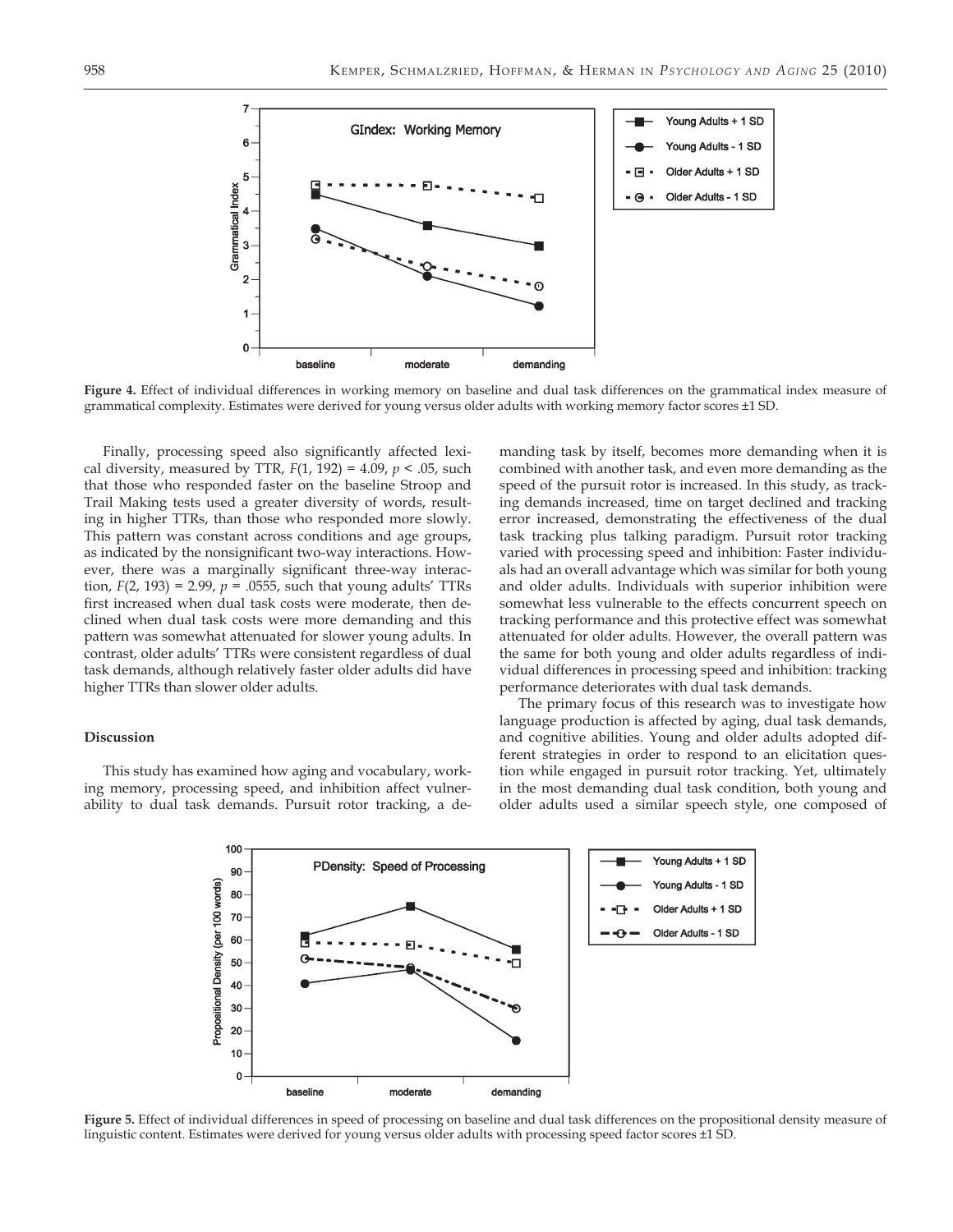

Figure 6. Effect of individual differences in speed of processing on baseline and dual task differences on the coherence index measure of linguistic content. Estimates were derived for young versus older adults with processing speed factor scores ±1 SD.

many ungrammatical fragments and short, simple, incoherent sentences.

Young adults' baseline speech was peppered with many lexical fillers, which perhaps serve pragmatically as hedges to weaken the force of their assertions (Cuenca, 2008; Sbisa, 2001). They spoke rapidly and used long sentences with many complex constructions. Their speech was cohesive but not propositionally dense as a result of their excessive use of fillers. But when asked to speak while engaging in pursuit rotor tracking, their speech became slower, shorter, less complex, and less cohesive. They also reduced but did not completely abandon their use of fillers.

In the baseline condition, older adults used a restricted speech style involving few grammatically complex sentences. When pursuit rotor tracking demands were moderate, they were able to maintain their speech style by speaking more slowly. But under the more demanding tracking condition, they tried to maintain their speech style by speaking yet more slowly but they were unsuccessful in doing so: their speech became less grammatical, less complex, and less cohesive than in the baseline and moderate tracking conditions. Indeed, in the demanding dual task condition, the speech of older adults, like that of young adults, was composed of many ungrammatical fragments, short simple sentences, sentences that were lacking in propositional density and coherence.

Vocabulary, processing speed, working memory, and inhibition were informative in predicting the baseline speech style of both young and older adults: those with better vocabulary used longer sentences and were more likely to produce grammatical utterances, those with better working memory used more complex sentences, and the speech of faster individuals was denser and more cohesive than the speech of slower individuals. Moreover, vulnerability to dual task demands varied with cognitive ability: vocabulary moderated the effect of tracking demands on sentence length and grammaticality, working memory provided some protection for the effects of tracking demands on grammatical complexity, and processing speed buffered the effects of tracking demands on speech rate, propositional density, coherence, and lexical diversity. Further, superior vocabulary provided more protection for older adults than for young adults for the effect of dual task demands on sentence length. Greater working memory capacity provided more protection for older adults than for young

adults for the effects of dual task demands on grammatical complexity. In contrast, the protective effect of better processing speed on propositional density and coherence was somewhat reduced in the older adults, as compared to the young adults.

Although these individual and group differences in cognition provided some protection from dual task demands, the overall pattern was similar for both groups and all individuals: both young and older adults spoke more slowly, less fluently, less complexly, and less coherently as dual task demands increased. Individuals with superior vocabulary, working memory, processing speed, or inhibition were vulnerable to dual task demands as were individuals with limited vocabulary, reduced working memory, slower processing speed, or poor inhibition.

This investigation of aging and vulnerability of speech to dual task demands demonstrates that there are limits to older adults' ability to maintain their simplified speech register. When the going gets tough, or in this case when the rotor speeds up, older adults are no longer able to produce grammatical and coherent speech simply by speaking more slowly. Their speech breaks down, into many sentence fragments and short, grammatically simple sentences that lack semantic cohesion, informativeness, and lexical diversity. These results also demonstrate that young adults' speech converges on a similar style under demanding dual task conditions, a speech style that is still marked by young adults' predilection to use lexical fillers but one that is composed of many sentence fragments and short, grammatically simple sentences, and one that is incoherent and uninformative. Speech, even that produced by individuals with superior vocabulary, working memory, processing speed, or inhibition, is vulnerable to dual task demands.

We commonly carry on conversations while engaged in another task, such as driving, walking, or preparing meals. Much of the research on dual-tasking has focused on questions of cognitive architecture, processing strategy, and resource-limitations (Li, Lindenberger, Freund, & Baltes, 2001; Lindenberger, Marsiske, & Baltes, 2000; Welford, 1958) or on extensions to practical applications such as reducing traffic accidents (Becic et al., 2010; Strayer & Drews, 2004) or falls (Siu, Chou, Mayr, van Donkelaar, & Woollacott, 2008). This research, like that of Kemper et al. (2008), demonstrates that a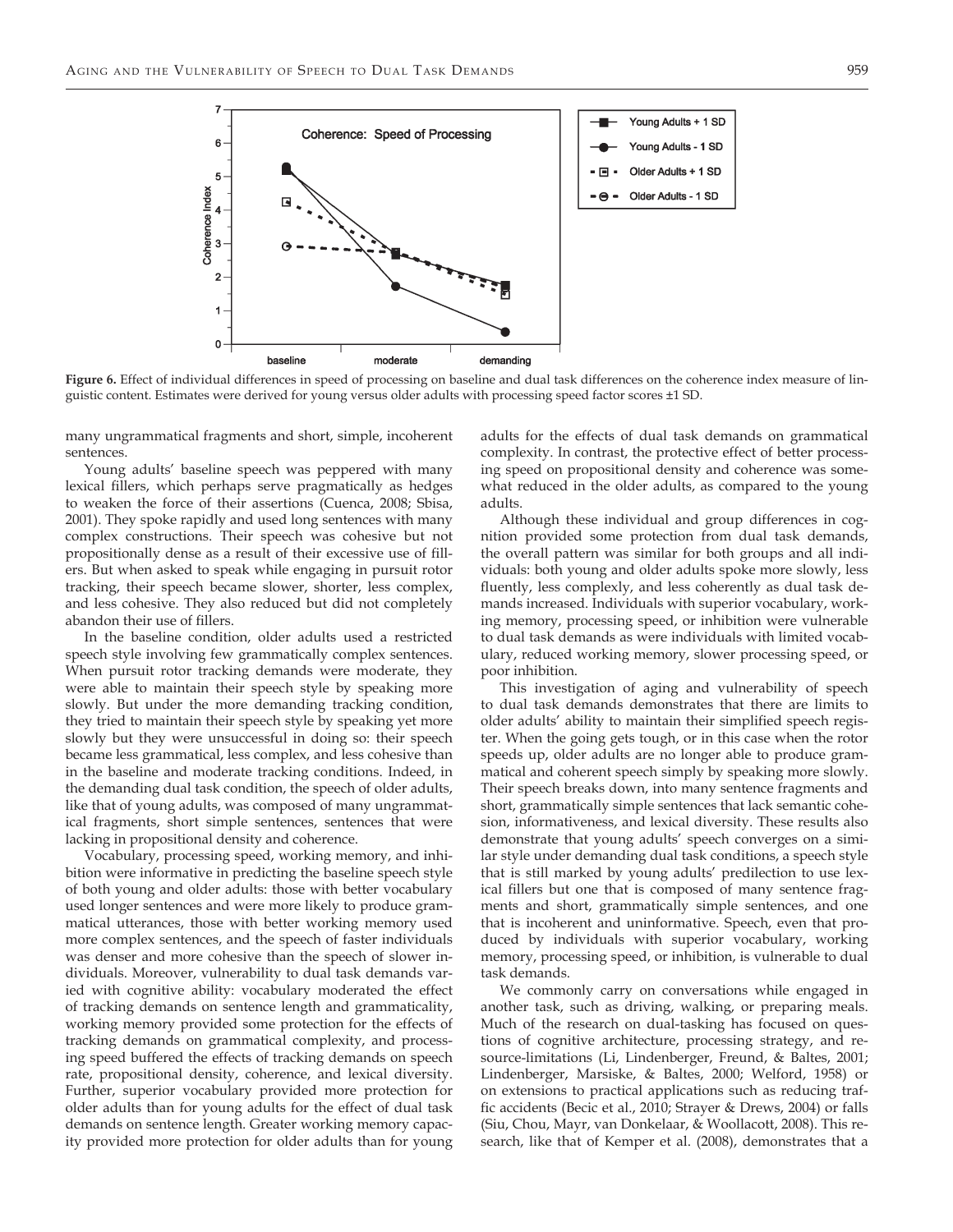well-practiced activity like talking can be affected by a concurrent task, even a relatively simple one like pursuit rotor tracking. For young adults, the disruption of speech fluency, the reduction of grammatical complexity, and the loss of propositional content and cohesion resulting from a concurrent activity may have few practical consequences apart from some delays and inconveniences.

Similar costs to the speech of older adults may have more serious consequences. Older adults' attempt to minimize dual task costs by slowing down fails when the secondary task becomes very demanding, resulting in disfluent, fragmented utterances and short, grammatically simple sentences, lacking lexical diversity, propositional content, and semantic cohesion. Speech that is highly fragmented, ungrammatical, incoherent, disrupted by many word finding problems, and repetitive, and redundant is highly stigmatized because it is associated with negative stereotypes of older adults (Hummert, Garstka, Ryan, & Bonnesen, 2004). It resembles the speech of individuals with dementia and other cognitive impairments (Kemper et al., 1993; Lyons et al., 1994). Such speech is dysfunctional in that it results in delays, requests for clarifications, confusions, and other forms of communication breakdown. Ryan, Giles, Bartolucci, and Henwood (1986) and Harwood, Giles, and Ryan (1995) argued communication problems can lead to a downward spiral, resulting in the social isolation of older adults and their disengagement from society, thereby furthering their cognitive decline. This hypothesis has been supported by studies demonstrating a link between the social isolation of older adults and their cognitive decline (Bassuk, Glass, & Berkman, 1999; Fabrigoule, Letenneur, Dartigues, & Zarrouk, 1995; Fratiglioni, Wang, Ericsson, Maytan, & Winblad, 2000; Seeman, 1996). Thus, the effects of dual task demands on older adults' speech may long-term consequences for older adults by reinforcing negative stereotypes of older adults as cognitive impaired, triggering communication breakdowns, and contributing to older adults' social disengagement and cognitive decline.

#### **References**

- Acheson, D. J., & MacDonald, M. C. (2009). Verbal working memory and language production: Common approaches to the serial ordering of verbal information. *Psychological Bulletin*, *135*, 50–68. doi: 10.1037/a0014411
- Bassuk, S. S., Glass, T. A., & Berkman, L. F. (1999). Social disengagement and incident cognitive decline in community-dwelling elderly persons. *Annals of Internal Medicine*, *131*, 165–173.
- Becic, E., Dell, G. S., Bock, K., Garnsey, S. M., Kubose, T., & Kramer, A. (2010). Driving impairs talking. *Psychonomic Bulletin and Review*, *17*, 15–21. doi: 10.3758/PBR.17.1.15
- Brown, C., Snodgrass, T., Kemper, S., Herman, R., & Covington, M. A. (2008). Measuring propositional idea density through part-of-speech tagging. *Behavioral Research Methods*, *40*, 540– 545. doi: 10.3758/BRM.40.2.540
- Caplan, D., & Waters, G. (1999). Verbal working memory and sentence comprehension. *Behavioral and Brain Sciences*, *22*, 114– 126. doi: 10.1017/S0140525X99441780
- Cheung, H., & Kemper, S. (1992). Competing complexity metrics and adults' production of complex sentences. *Applied Psycholinguistics*, *13*, 53–76. doi: 10.1017/S0142716400005427
- Connelly, S. L., Hasher, L., & Zacks, R. T. (1991). Age and reading: The impact of distraction. *Psychology and Aging*, *6*, 533–541. doi: 10.1037/0882-7974.6.4.533
- Cuenca, M.-J. (2008). Pragmatic markers in contrast: The case of *well*. *Journal of Pragmatics*, *40*, 1373–1391. doi: 10.1016/j. pragma.2008.02.013
- Daneman, M., & Carpenter, P. A. (1980). Individual differences in working memory and reading. *Journal of Verbal Learning and Verbal Ability*, *19*, 450–466. doi: 10.1016/S0022-5371(80)90312-6
- Fabrigoule, C., Letenneur, L., Dartigues, J. F., & Zarrouk, M. (1995). Social and leisure activities and risk of dementia: A prospective longitudinal study. *Journal of the American Geriatrics Society*, *43*, 485–490.
- Fratiglioni, L., Wang, H., Ericsson, K., Maytan, M., & Winblad, B. (2000). Influence of social network on occurrence of dementia: A community-based longitudinal study. *The Lancet*, *355*, 1315– 1319. doi: 10.1016/S0140-6736(00)02113-9
- Gőthe, K., Oberauer, K., & Kliegl, R. (2007). Age differences in dual-task performance after practice. *Psychology and Aging*, *22*, 596–606. doi: 10.1037/0882-7974.22.3.596
- Graesser, A. C., McNamara, D. S., Louwerse, M. M., & Chai, Z. (2004). Coh-Metrix: Analysis of text cohesion and language. *Behavior Research Methods, Instruments, and Computers*, *36*, 193–202.
- Grober, E., & Sliwinski, M. (1991). Development and validation of a model for estimating premorbid verbal intelligence in the elderly. *Journal of Clinical and Experimental Neuropsychology*, *13*, 933–949. doi: 10.1080/01688639108405109
- Harwood, J., Giles, H., & Ryan, E. B. (1995). Aging, communication, and intergroup theory: Social identity and intergenerational communication. In J. F.Nussbaum, & J.Coupland (Eds.). *Handbook of communication and aging research* (pp. 133159). Hillsdale, NJ: Lawrence Erlbaum Associates.
- Hasher, L., & Zacks, R. T. (1988). Working memory, comprehension, and aging: A review and a new view. In G. H.Bower (Ed.), *The psychology of learning and motivation* (*Vol. 22*, pp. 193– 226). New York: Academic.
- Hummert, M. L., Garstka, T. A., Ryan, E. B., & Bonnesen, J. L. (2004). The role of age stereotypes in interpersonal communication. In J. F.Nussbaum and J.Coupland (Eds.), *Handbook of communication and aging research* (2nd ed.; pp. 91–115). Hillsdale, NJ: Lawrence Erlbaum.
- Just, M. A., & Carpenter, P. A. (1992). A capacity theory of comprehension: Individual differences in working memory. *Psychological Review*, *99*, 122–149. doi: 10.1037/0033-295X.99.1.122
- Kemper, S., Crow, A., & Kemtes, K. (2004). Eye fixation patterns of high and low span young and older adults: Down the garden path and back again. *Psychology and Aging*, *19*, 157–170. doi: 10.1037/0882-7974.19.1.157
- Kemper, S., Ferrell, P., Harden, T., Finter-Urczyk, A., & Billington, C. (1998a). The use of elderspeak by young and older adults to impaired and normal older adults. *Aging, Neuropsychology, and Cognition*, *5*, 43–55. doi: 10.1076/anec.5.1.43.22
- Kemper, S., Finter-Urczyk, A., Ferrell, P., Harden, T., & Billington, C. (1998b). Using elderspeak with older adults. *Discourse Processes*, *25*, 55–73. doi: 10.1080/01638539809545020
- Kemper, S., Herman, R., & Lian, C. (2003b). Age differences in sentence production. *Journals of Gerontology: Psychological Science*, *58*, 260–269.
- Kemper, S., Herman, R. E., & Lian, C. H. T. (2003). The costs of doing two things at once for young and older adults: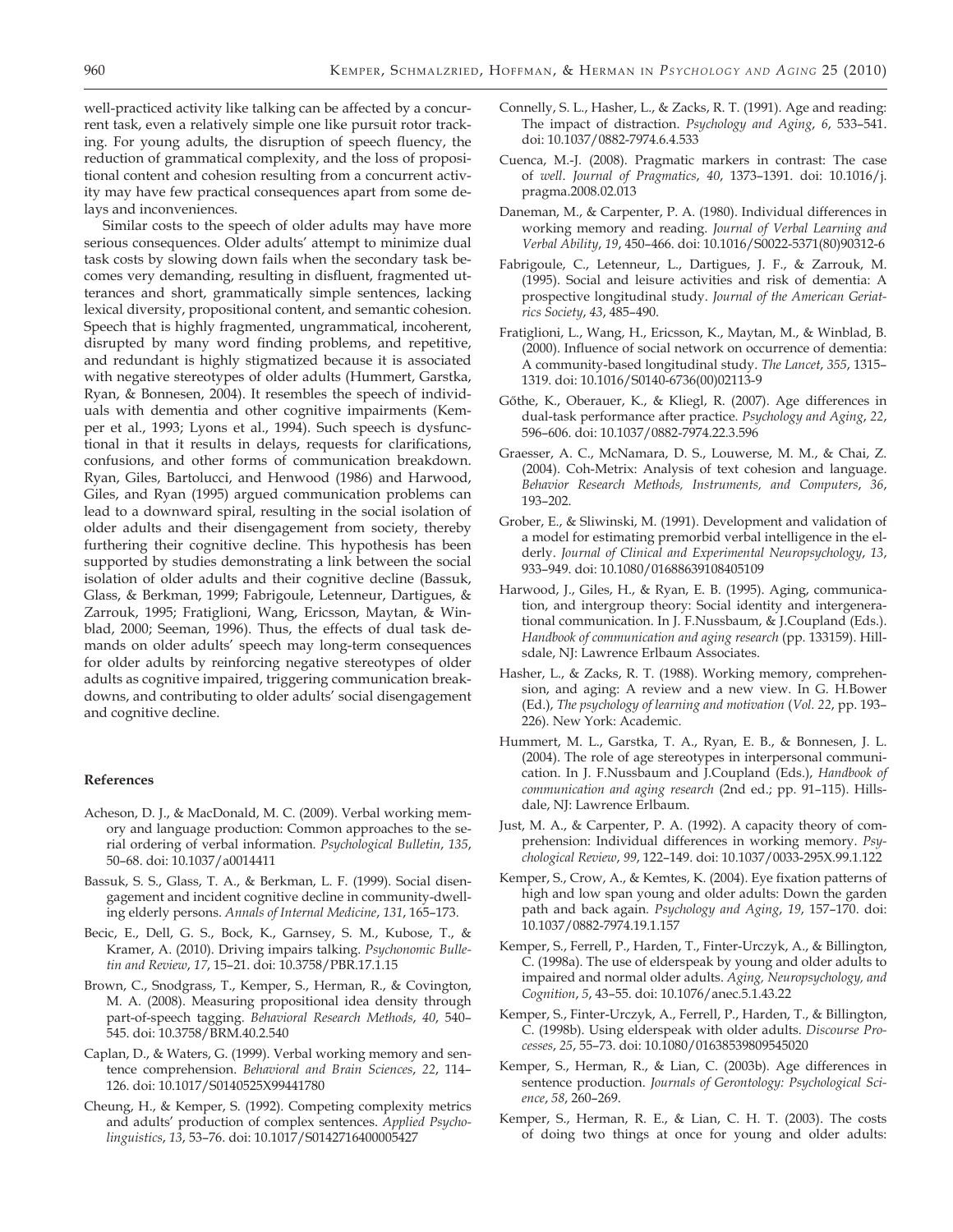Talking while walking, finger tapping, and ignoring speech or noise. *Psychology and Aging*, *18*, 181–192. doi: 10.1037/0882-7974.18.2.181

- Kemper, S., Herman, R. E., & Liu, C. J. (2004). Sentence production by younger and older adults in controlled contexts. *Journals of Gerontology: Psychological Sciences*, *58B*, P220–P224.
- Kemper, S., Herman, R. E., & Nartowicz, J. (2005). Different effects of dual task demands on the speech of young and older adults. *Aging, Neuropsychology, and Cognition*, *12*, 340–358. doi: 10.1080/138255890968466
- Kemper, S., Kynette, D., Rash, S., Sprott, R., & O'Brien, K. (1989). Life-span changes to adults' language: Effects of memory and genre. *Applied Psycholinguistics*, *10*, 49–66. doi: 10.1017/ S0142716400008419
- Kemper, S., LaBarge, E., Ferraro, R., Cheung, H. T., Cheung, H., & Storandt, M. (1993). On the preservation of syntax in Alzheimer's disease: Evidence from written sentences. *Archives of Neurology*, *50*, 81–89.
- Kemper, S., Schmalzried, R., Herman, R., Leedahl, S., & Mohankumar, D. (2008). The effects of aging and dual task performance on language production. *Aging, Neuropsychology, and Cognition*, *16*, 241–259. doi: 10.1080/13825580802438868
- Kemper, S., & Sumner, A. (2001). The structure of verbal abilities in young and older adults. *Psychology and Aging*, *16*, 312–322. doi: 10.1037/0882-7974.16.2.312
- Kwong See, S. T., & Ryan, E. B. (1996). Cognitive mediation of discourse processing in later life. *Journal of Speech Language Pathology and Audiology*, *20*, 109–117.
- Landauer, T. K., Foltz, P. W., & Laham, D. (1998). An introduction to latent semantic analysis. *Discourse Processes*, *25*, 259–284. doi: 10.1080/01638539809545028
- Lewellen, M. J., Goldinger, S. D., Pisoni, D. B., & Greene, B. G. (1993). Lexical familiarity and processing efficiency: Individual differences in naming, lexical decision, and semantic categorization. *Journal of Experimental Psychology: General*, *122*, 316–330. doi: 10.1037/0096-3445.122.3.316
- Li, K. Z. H., Lindenberger, U., Freund, A. M., & Baltes, P. B. (2001). Memorizing while walking: Age-related differences in compensatory behavior. *Psychological Science*, *12*, 230–237. doi: 10.1111/1467-9280.00341
- Lindenberger, U., Marsiske, M., & Baltes, P. B. (2000). Memorizing while walking: Increase in dual-task costs from young adulthood to old age. *Psychology of Aging*, *15*, 417–436. doi: 10.1037/0882-7974.15.3.417
- Lyons, K., Kemper, S., LaBarge, E., Ferraro, F. R., Balota, D., & Storandt, M. (1994). Oral language and Alzheimer's disease: A reduction in syntactic complexity. *Aging and Cognition*, *2*, 271– 294. doi: 10.1080/13825589408256581
- MacDonald, M. C., & Christiansen, M. H. (2002). Reassessing working memory: Comment on Just and Carpenter (1992) and Waters and Caplan (1996). *Psychological review*, *109*, 35–54. doi: 10.1037/0033-295X.109.1.35
- Martin, M., Ewert, O., & Schwanenflugel, P. J. (1994). The role of verbal ability in the processing of complex verbal information. *Psychological Research/Psychologische Forschung*, *56*, 301–309. doi: 10.1007/BF00419660
- McNemar, Q., & Biel, W. C. (1939). A square path pursuit rotor and a modification of the Miles pursuit rotor pendulum. *Journal of General Psychology*, *21*, 463–465.
- Meyer, D. E., & Kieras, D. E. (1997a). A computational theory of executive cognitive processes and multiple-task performance:

Part 1. Basic mechanisms. *Psychological Review*, *104*, 3–65. doi: 10.1037/0033-295X.104.1.3

- Meyer, D. E., & Kieras, D. E. (1997b). A computational theory of executive cognitive processes and multiple-task performance: Part 2. Accounts of psychological refractory-period phenomena. *Psychological Review*, *104*, 749–791. doi: 10.1037/0033-295X.104.4.749
- Park, D. C., Lautenschlager, G., Hedden, T., Davidson, N. S., Smith, A. D., & Smith, P. K. (2002). Models of visuospatial and verbal memory across the adult life span. *Psychology and Aging*, *17*, 299–320. doi: 10.1037/0882-7974.17.2.299
- Pashler, H. (1994). Dual-task interference in simple tasks; data and theory. *Psychological Bulletin*, *116*, 220–244. doi: 10.1037/0033-2909.116.2.220
- Reitan, R. M. (1958). Validity of the trailing making test as an indicator of organic brain damage. *Perceptual and Motor Skills*, *8*, 271–276. doi: 10.2466/PMS.8.7.271-276
- Riby, L. M., Perfect, T. J., & Stollery, B. T. (2004). The effects of age and task domain on dual task performance: A meta-analysis. *European Journal of Cognitive Psychology*, *16*, 863–891. doi: 10.1080/09541440340000402
- Rosenberg, S., & Abbeduto, L. (1987). Indicators of linguistic competence in the peer group conversational behavior of mildly retarded adults. *Applied Psycholinguistics*, *8*, 19–32. doi: 10.1017/S0142716400000047
- Ryan, E. B., Giles, H., Bartolucci, G., & Henwood, K. (1986). Psycholinguistic and social psychological components of communication by and with the elderly. *Language and Communication*, *6*, 1–24. doi: 10.1016/0271-5309(86)90002-9
- Sbisa, M. (2001). Illocutionary force and degrees of strength in language use. *Journal of Pragmatics*, *33*, 1791–1814. doi: 10.1016/ S0378-2166(00)00060-6
- Seeman, T. E. (1996). Social ties and health: The benefits of social interaction. *Annals of Epidemiology*, *6*, 442–451. doi: 10.1016/ S1047-2797(96)00095-6
- Shipley, W. C. (1940). A self-administered scale for measuring intellectual impairment and deterioration. *Journal of Psychology*, *9*, 371–377.
- Siu, K.-C., Chou, L. S., Mayr, U., van Donkelaar, P., & Woollacott, M. H. (2008). Attentional mechanisms contributing to balance constraints during gait: The effects of balance impairments. *Brain Research*, *1248*, 59067.
- Stine, E. A. L. (1990). On-line processing of written text by younger and older adults. *Psychology and Aging*, *5*, 68–78.
- Stine, E. A. L., & Wingfield, A. (1990). How much do working memory deficits contribute to age differences in discourse memory?*European Journal of Cognitive Psychology*, *2*, 289–304. doi: 10.1080/09541449008406209
- Stine, E. A. L., Wingfield, A., & Poon, L. W. (1986). How much and how fast: Rapid processing of spoken language in later adulthood. *Psychology and Aging*, *1*, 303–311. doi: 10.1037/0882-7974.1.4.303
- Stine-Morrow, E. A. L., Loveless, M. K., & Soederberg, L. M. (1996). Resource allocation in on-line reading by younger and older adults. *Psychology and Aging*, *11*, 475–486. doi: 10.1037/0882-7974.11.3.475
- Strayer, D. L., & Drews, F. A. (2004). Profiles in driver distraction: Effects of cell phone conversations on younger and older drivers. *Human Factors*, *46*, 640–649. doi: 10.1518/ hfes.46.4.640.56806